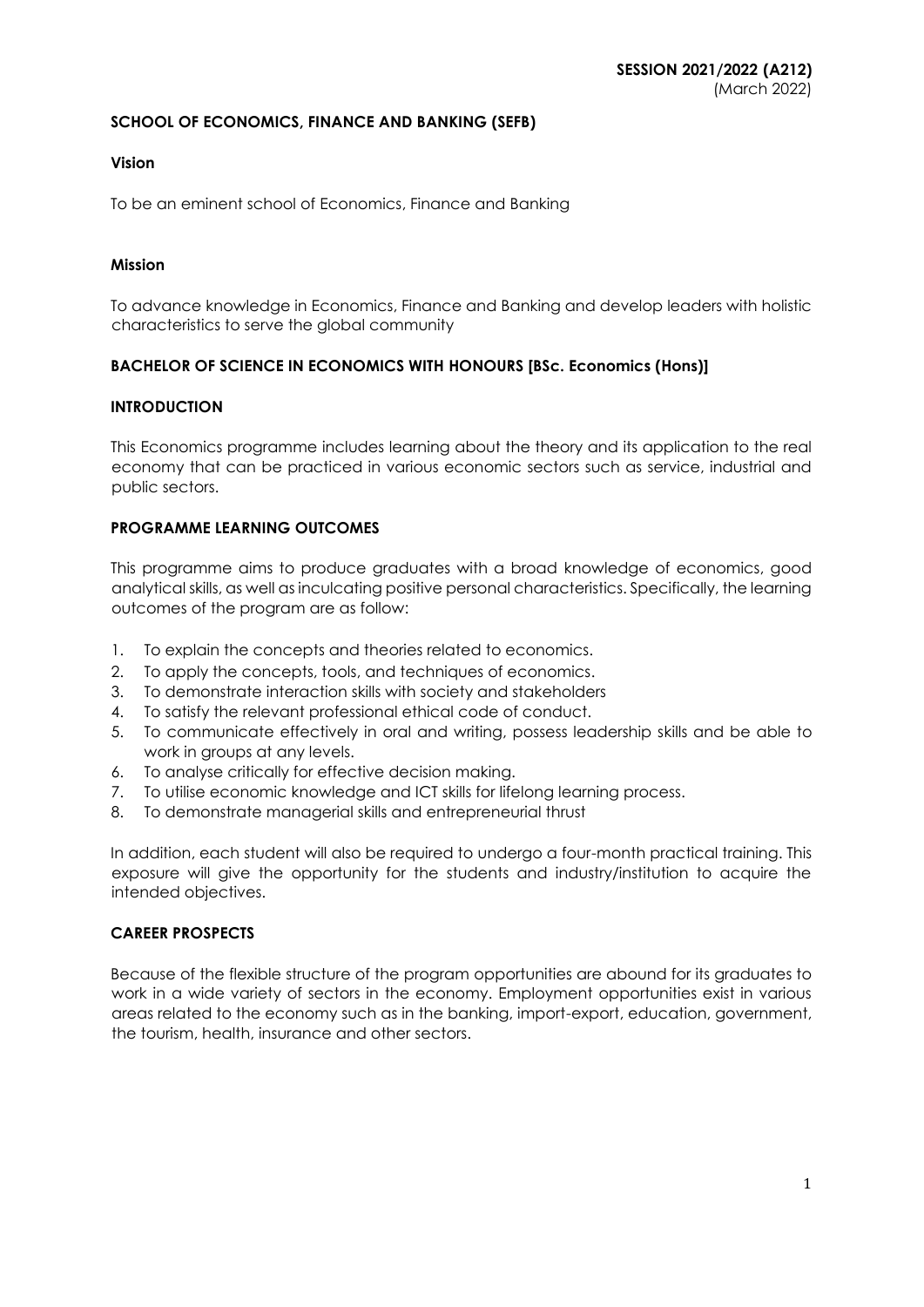#### **DEAN - SCHOOL OF ECONOMICS, FINANCE AND BANKING**

Assoc. Prof. Dr. Bakti Hasan Basri BEc (Hons) (UUM), MEc (Malaya), PhD (Newcastle) E-mail: [bakti@uum.edu.my](mailto:bakti@uum.edu.my)

#### **DEPUTY DEAN ACADEMIC AND INTERNATIONAL - SCHOOL OF ECONOMICS, FINANCE AND BANKING**

Dr. Diara Md. Jadi BBA (Fin)(UUM), MSc. (Insurance & Risk Management)(City Uni.), Pg.Dip (Research Methods)(Uni. of Bradford), PhD (Management)(Uni. of Bradford), CFP Email : [diara@uum.edu.my](mailto:diara@uum.edu.my)

### **DEPUTY DEAN STUDENT AFFAIRS AND ALUMNI - SCHOOL OF ECONOMICS, FINANCE AND BANKING**

Dr. Zalina Zainal BEc (Hons) (UUM), MEc, PhD (UKM) E-mail: [z.zalina@uum.edu.my](mailto:z.zalina@uum.edu.my)

#### **DEPUTY DEAN RESEARCH AND INNOVATION - SCHOOL OF ECONOMICS, FINANCE AND BANKING**

Assoc. Prof. Dr. Rasidah Mohd Rashid B.Fin (Hons) (UUM), Master of Commerce (Accounting & Finance) (Macquarie Univ.), DBA (UKM) Email: [m.rasidah@uum.edu.my](mailto:m.rasidah@uum.edu.my)

#### **PROGRAMME CHAIR**

Dr. Aznita Samsi BEc (Hons) (UUM), MEc (UPM), PhD (UUM) E-mail: aznita@uum.edu.my

#### **PROGRAMME CHAIR**

Dr Nur Marina binti Abd Manap BEc (UUM), MEc (UKM), PhD (UPM) e-mail: nurmarina@uum.edu.my

#### **PROFESSOR**

Prof. Dr. Lim Hock Eam BEc (Hons) (UUM), MSc (Univ. College, London), PhD (Monash) E-mail: lheam@uum.edu.my

Prof. Dr**.** Nor'Aznin Abu Bakar BA, MSc (Portland), PhD (Surrey) E-mail: noraznin@uum.edu.my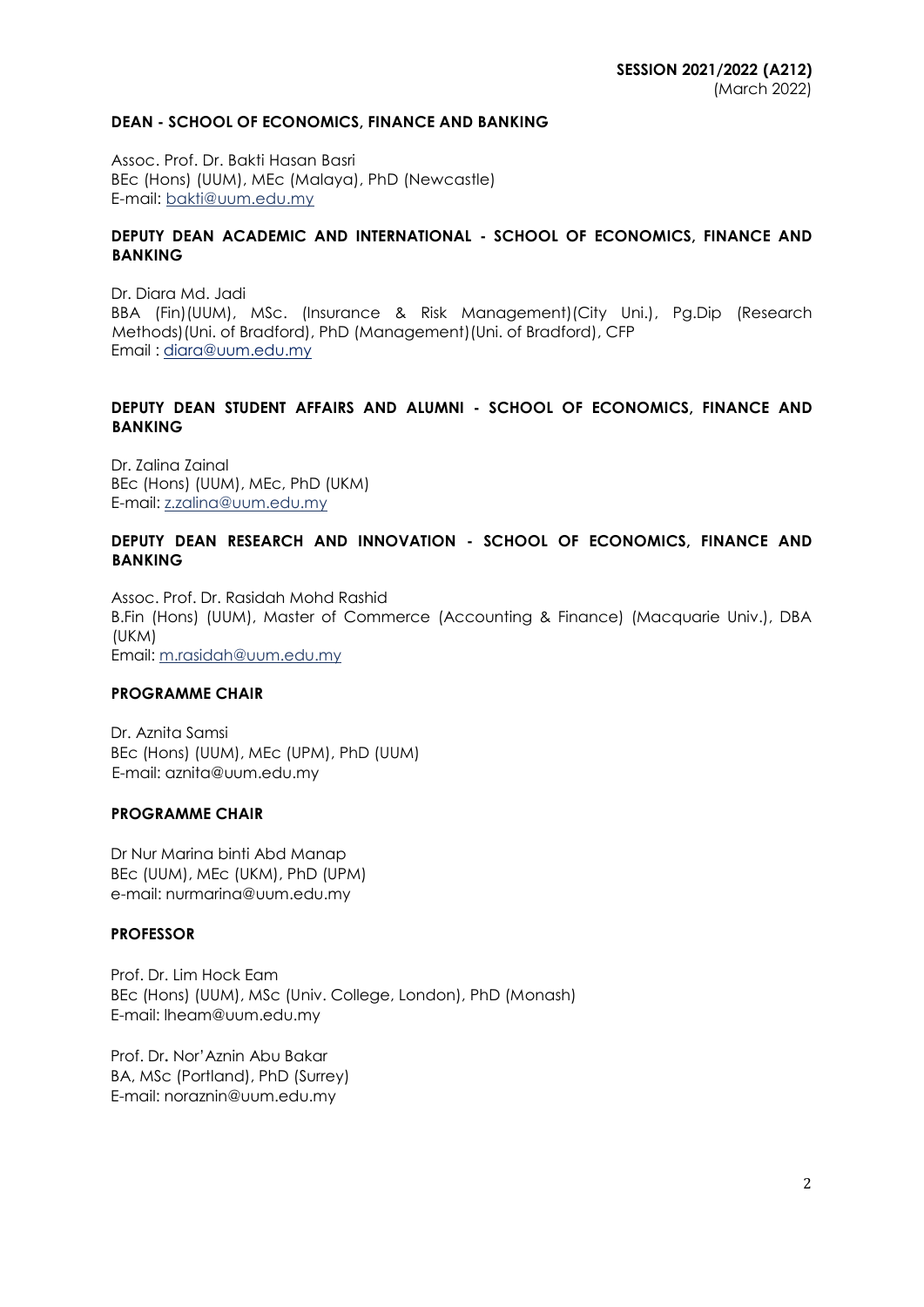Prof. Dr. Roslan Abdul Hakim BSc Agribusiness (Iowa State), MEc (UKM), PhD (Wales) E-Mail: ahroslan@uum.edu.my

Prof. Dr. Russayani Ismail BEc (Hons) (UIA), MSc, PhD (Exeter) E-mail: rus1140@uum.edu.my

Prof. Dr. Sallahuddin Hassan Dip. Agric, BSc (Hons) (UPM), MPA (USC), MA (Tennessee), PhD (Malaya), Dip. Econ (Econ. Inst. Colorado), Dip. Penulisan (DBP-PLM) E-mail: din636@uum.edu.my

## **ASSOCIATE PROFESSOR**

Assoc. Prof. Dr. Bakti Hasan Basri BEc (Hons) (UUM), MEc (Malaya), PhD (Newcastle) E-mail: bakti@uum.edu.my

Assoc.Prof Dr. Cheah Yong Kang B.Soc.Sc., M.Ec.Mgmt. (USM), PhD (Malaya) E-mail: yong@uum.edu.my

Assoc. Prof. Dr. Hussin Abdullah Dip. Educ (MPT), BEc, MBA (UKM), PhD (UPM) E-mail: ahussin@uum.edu.my

Assoc. Prof. Dr. Irwan Shah Zainal Abidin BEc, MEc (Malaya), PhD (UUM) E-mail: irwanshah@uum.edu.my

Assoc. Prof. Dr. Mukaramah Harun BEc (Hons) (Malaya), MSc (Portsmouth), PhD (UPM) E-mail: mukaramah@uum.edu.my

Assoc. Prof. Dr. Mukhriz Izraf Azman Aziz BEc (Hons) (UUM), MSc (Lancaster), PhD (UK) E-mail: mukhriz@uum.edu.my

Assoc. Prof. Dr. Nor Azam Abdul Razak BSc (Mgmt) (Indiana), MEc (Tsukuba), PhD (Louisiana State) E-mail: azam@uum.edu.my

Assoc. Prof. Dr. Norehan Abdullah BA (Maryville Col., Tennessee), MA (Western Illinois), PhD (UKM) E-mail: norehan@uum.edu.my

Assoc. Prof. Dr. Roslina Kamaruddin BSocSc (USM), MEcon. Mgmt (USM), PhD (UKM) E-mail: roslina\_k@uum.edu.my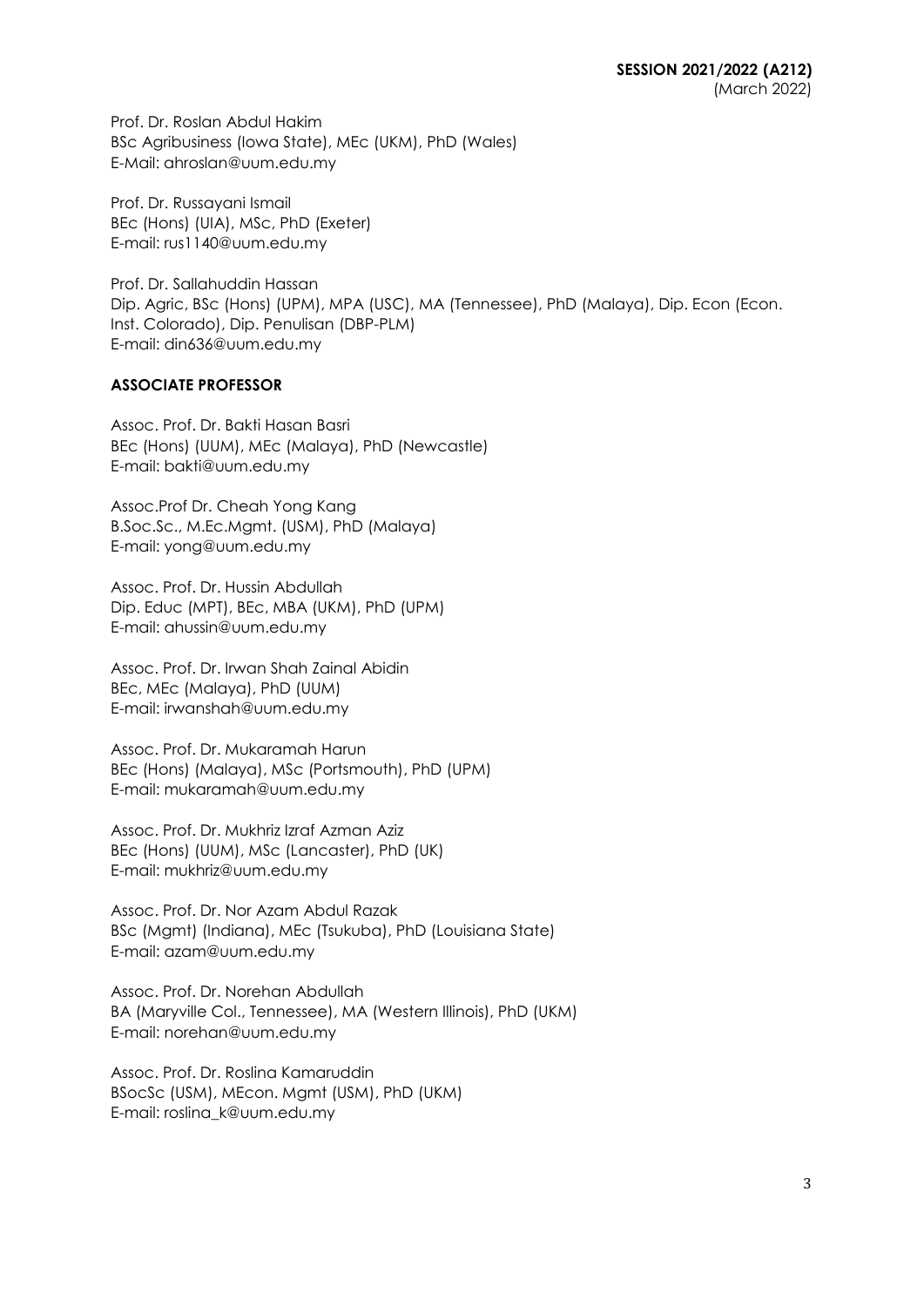Assoc. Prof. Dr. Shamzaeffa Samsudin BEc (Hons) (UUM), MSc (York), PhD (East Anglia) E-mail: shamzaeffa@uum.edu.my

Assoc. Prof. Dr. Shazida Jan Mohd Khan BEc (Hons) (UUM), MA (Essex), PhD (Wales) E-mail: sjmohd@uum.edu.my

Assoc. Prof. Dr. Shri Dewi a/p Applanaidu BEc (Hons) (UUM), MEc (UKM), PhD (UPM) E-mail: dewi@uum.edu.my

Assoc. Prof. Dr. Siti Aznor Hj. Ahmad BEc (Hons) (UUM), MA (Leeds), Dip.Econ (Econ.Inst. Colorado), PhD (Glasgow) E-mail: siti736@uum.edu.my

Assoc. Prof. Dr. Siti Hadijah Che Mat BEc (Hons) (UUM), MEc (UPM), PhD (UUM) E-mail: hadijah@uum.edu.my

Assoc. Prof. Dr. Siti Nurazira Mohd Daud BEc (Hons) (UUM), MEc (UUM), PhD (Uni. Of Southampton) E-mail: sitinurazira@uum.edu.my

Assoc. Prof. Dr. Soon Jan Jan Bec (Hons) (UUM), Mec (UPM), MSc (Dec.Sc) (UUM), PhD (Otago) E-mail: soon@uum.edu.my

#### **SENIOR LECTURERS**

Dr. Abu Sufian Abu Bakar BEc (Hons), MEc (Malaya), PhD (UKM) E-mail: [sufian@uum.edu.my](mailto:sufian@uum.edu.my)

Sir Amizam Arzemi BEc (Hons) (UUM), MA (Manchester) E-mail: [amiz1112@uum.edu.my](mailto:amiz1112@uum.edu.my)

Dr. Anizah Md. Ali BEc (Hons) (UUM), MEc, PhD (UKM) E-mail: [anizah@uum.edu.my](mailto:anizah@uum.edu.my)

Miss Asnida Shahidan BEc (Hons) (UUM), MEc (Malaya) E-mail: [asnida@uum.edu.my](mailto:asnida@uum.edu.my)

Dr. Azizah Md. Yusof BEc (Hons) (UUM), MEc (UKM), PhD (UUM) E-mail: [azizah@uum.edu.my](mailto:azizah@uum.edu.my)

YM Che Engku Mansoor Che Engku Ismail BEc (Hons) (UUM), MA (Manchester) E-mail: [mansoor@uum.edu.my](mailto:mansoor@uum.edu.my)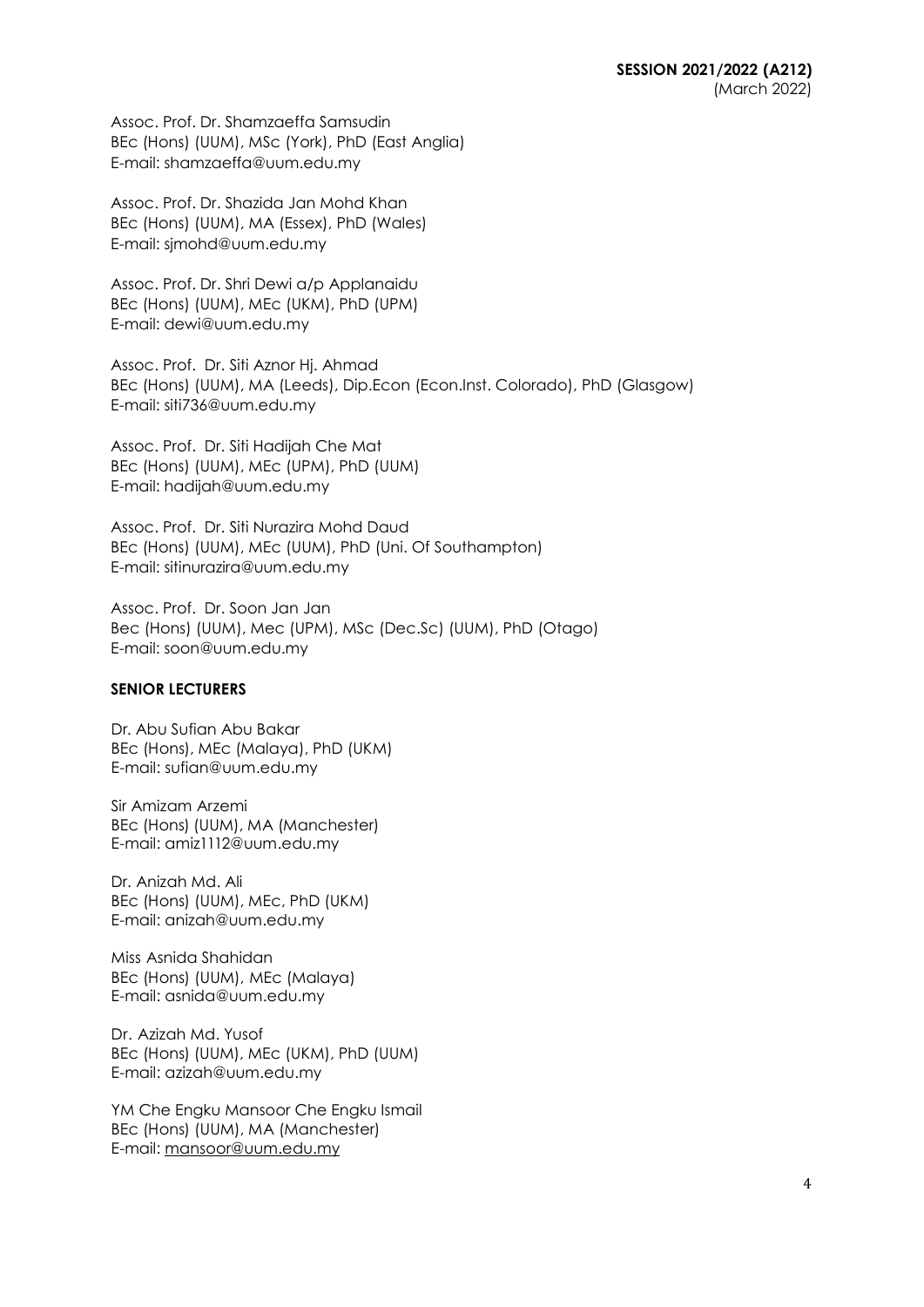Sir Fuad Mohamed Berawi BEc (Hons), MEc (UKM) E-mail: [fuad@uum.edu.my](mailto:fuad@uum.edu.my)

Dr. Mohamad Helmi Hidthiir BEc (Hons) (UUM), MEc (UPM), PhD (USM) E-mail: helmi@uum.edu.my

Dr. Nur Adeelah Binti Che Ahmad Tantowi BSc, Master (Biotechnology) (Penn State), PhD (Biotechnology) (UPM) Email: adeelah.che@uum.edu.my

Dr. Nur Marina binti Abd Manap BEc (UUM), MEc (UKM), PhD (UPM) E-mail: nu[rmarina@uum.edu.my](mailto:marina@uum.edu.my)

Sir Mohd. Faisol Md. Salleh BA (Hons), MA (Concordia) E-mail: [fais908@uum.edu.my](mailto:fais908@uum.edu.my)

Dr. Mohd. Razani Mohd. Jali BSc (Wisconsin-Green Bay), M.U.R.P. (Virginia Tech), PhD (Leeds) E-mail: [razani@uum.edu.my](mailto:razani@uum.edu.my)

Dr. Mohd. Saifoul Zamzuri Noor BEc (Hons), MBA (UKM), PhD (UUM) E-mail: [saifoul@uum.edu.my](mailto:saifoul@uum.edu.my)

Sir Muhammad Ridhuan Bos Abdullah BEc (Hons) (UKM), MEc (UPM) E-mail: [ridhuan@uum.edu.my](mailto:ridhuan@uum.edu.my)

Madam Munzarina Ahmad Samidi BEc (Hons) (UIA), MSocSc (Birmingham) E-mail: [mun761@uum.edu.my](mailto:mun761@uum.edu.my)

Dr. Normizan Bakar BEc (Hons), MEc (Kagoshima), PhD (Waseda) E-mail: [normizan@uum.edu.my](mailto:normizan@uum.edu.my)

Major Norzilah Hj. Aziz BEc (Hons) (UKM), MSc (Central Michigan) E-mail: [zilah834@uum.edu.my](mailto:zilah834@uum.edu.my)

Dr. Norzita Jamil BEc (Hons) (UUM), MEc (UPM) E-mail: [norzita@uum.edu.my](mailto:norzita@uum.edu.my)

Sir Rizaudin Sahlan BEc (Hons), MEc (UKM) E-mail: [rizaudin@uum.edu.my](mailto:rizaudin@uum.edu.my)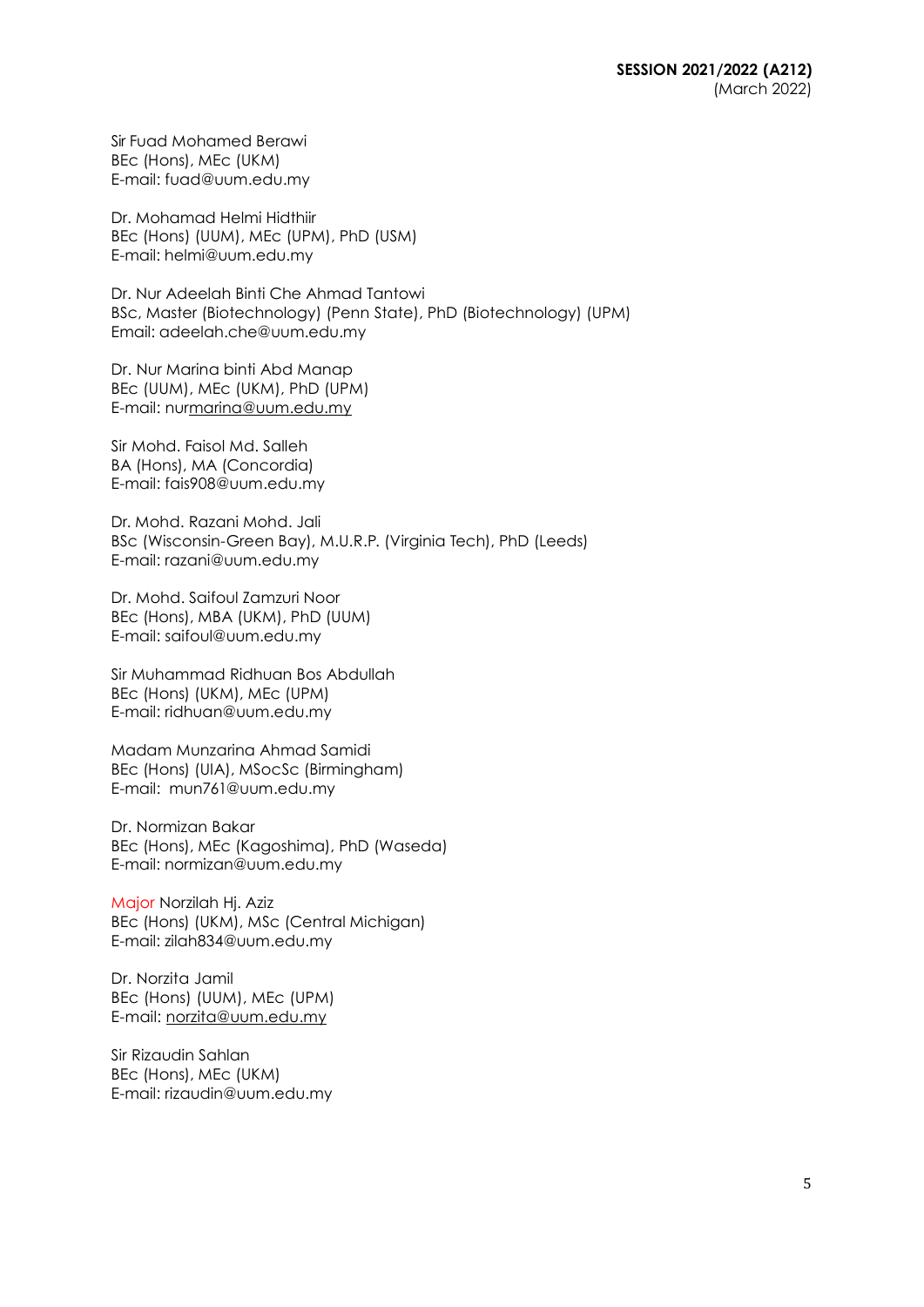Dr. Rozana Samah BSc Agribus. Mgmt (UUM), MSc Aqua (UMT), PhD (UUM) E-mail: rozana.samah@uum.edu.my

Dr. Ruhaida Saidon BEc (Hons) (UUM), MEc (UUM), PhD (UPM) Email: ruhaida@uum.edu.my

Dr. Shamsul Bahrain Rawi BSc (San Jose State, California), MSc (York), PhD (Newcastle) E-mail: [shamsul@uum.edu.my](mailto:shamsul@uum.edu.my)

Dr. Tan Bee Wah B.Soc. Sc. (Hons) (USM), M. Soc. Sc. (Economics) (USM), Ph.D. (Economics) (USM) E-mail: tan.bee.wah@uum.edu.my

Dr. Wan Roshidah Fadzim BEc (Hons) (UUM), MEc (UPM), PhD (UUM) E-mail: [wanroshidah@uum.edu.my](mailto:wanroshidah@uum.edu.my)

Madam Zalila Othman BA (Michigan), MA (Essex) E-mail: [zalila@uum.edu.my](mailto:zalila@uum.edu.my)

Madam Zalina Mohd. Mohaideen Dip.Ed (Malaya), BEc (Hons) (Malaya), MEc (UKM) E-mail: [zalina@uum.edu.my](mailto:zalina@uum.edu.my)

Dr. Zalina Zainal BEc (Hons) (UUM), MEc, PhD (UKM) E-mail: [z.zainal@uum.edu.my](mailto:z.zainal@uum.edu.my)

#### **LECTURERS**

Dr. Aznita Samsi BEc (Hons) (UUM), MEc (UPM) E-mail: aznita@uum.edu.my

Sir Khairul Anuar Adnan DBS (UiTM), BBA (Banking)(Hons), MBA (UUM) E-mail: khairul71@uum.edu.my

Sir Mahadi Naina Mohamed, P.K.T. BEc (Hons) (UUM), MA (East Anglia) E-mail: [mahadi@uum.edu.my](mailto:mahadi@uum.edu.my)

Madam Maswati @ Mahfuzah Salim DIB, ADBS (Finance) (UiTM), MBA (UUM) E-mel: mahfuzah@uum.edu.

Sir Mohd. Fahmi Mohd Yusof BSc (Warwick), MBA (UiTM) E-mail: [fahmi@uum.edu.my](mailto:fahmi@uum.edu.my)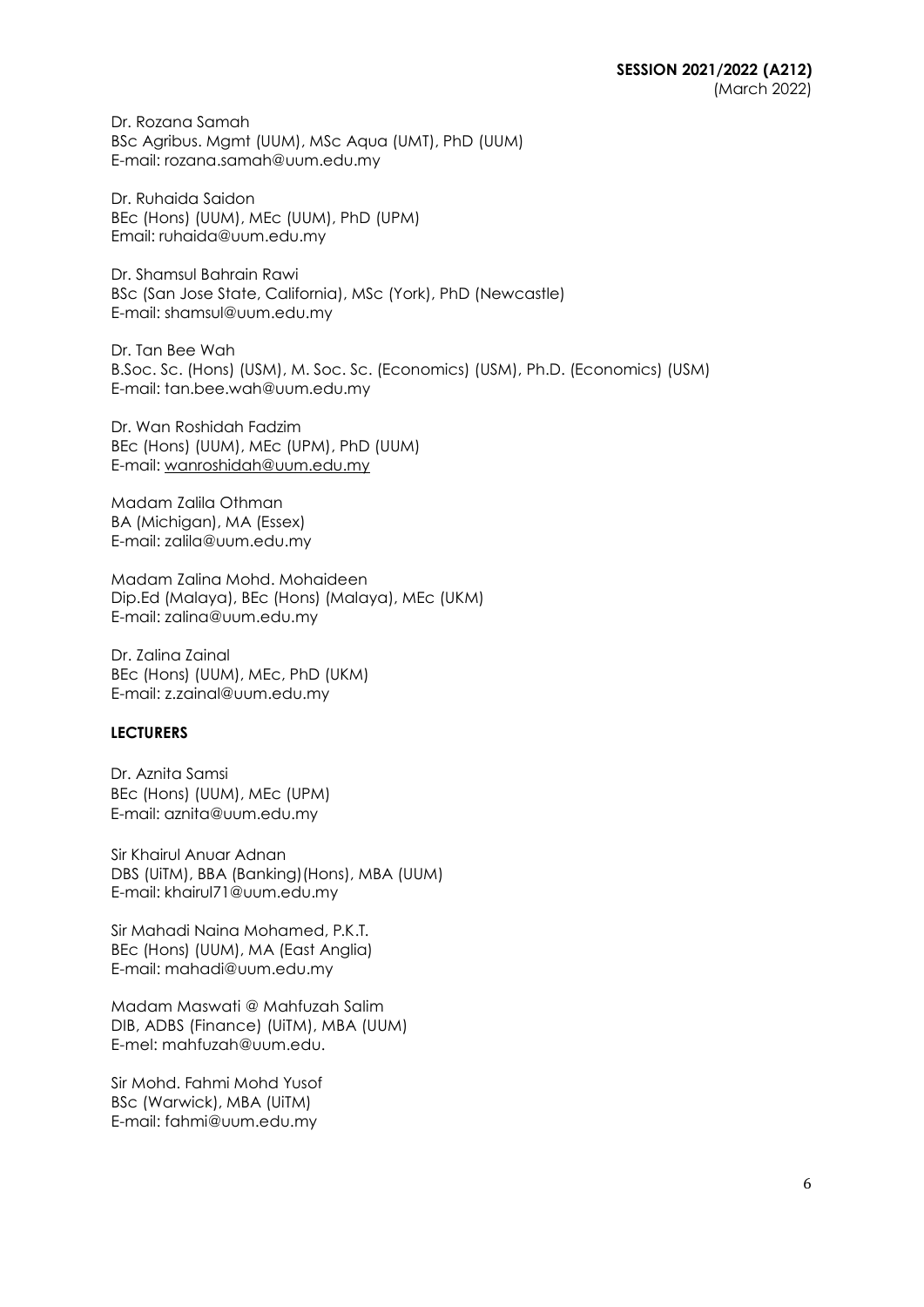Madam Noor Sa'adah Sabudin B.Syariah (Malaya), MSc (UiTM) E-mail: [saadah@uum.edu.my](mailto:saadah@uum.edu.my)

Miss Nor Fadzlin Mohammad Bahar BEc (Hons), MEc (UKM) E-mail: [norfadzlin@uum.edu.my](mailto:norfadzlin@uum.edu.my)

Madam Rusmani Musa BEc (Hons), MEc (UKM) E-mail: [rusmani@uum.edu.my](mailto:rusmani@uum.edu.my)

Madam Siti Norliza Jumali BEc (Hons) (UUM), MEc (UPM) E-mail: [jsliza@uum.edu.my](mailto:jsliza@uum.edu.my)

Madam Wan Zahrah Wan Din BA (Hons) (Laurentian), MA (Concordia) E-mail: [zahrah@uum.edu.my](mailto:zahrah@uum.edu.my)

# **PROGRAMME STRUCTURE FOR BACHELOR OF SCIENCE IN ECONOMICS WITH HONOURS [BSc. Economics (Hons)]**

The Bachelor of Science In Economics with Honours consists of the following **SIX (6)** components:

| <b>COMPONENT</b>               | <b>CREDIT HOURS</b> |
|--------------------------------|---------------------|
| A. UNIVERSITY CORE COURSES     | 16                  |
| <b>B. ENGLISH CORE COURSES</b> | 9                   |
| C. PROGRAMME CORE COURSES      | 65                  |
| D. MINOR COURSES               | 18                  |
| E. PROGRAMME ELECTIVES COURSES | 21                  |
| <b>F. FREE ELECTIVE</b>        | 3                   |
| <b>TOTAL CREDIT HOURS</b>      | <b>132 HOURS</b>    |

To be awarded Bachelor of Science in Economics with Honours, a student is required to take and pass a minimum of **132 credit** hours which include courses in the programme structure as shown below:

# **A. UNIVERSITY CORE COURSES (16 CREDIT HOURS)**

i. Malaysian Students

| <b>CODE</b>     | <b>COURSE</b>                       | <b>CREDIT HOURS</b> |
|-----------------|-------------------------------------|---------------------|
| MPU1043         | Falsafah dan Isu Semasa             |                     |
| MPU1013         | Penghayatan Etika dan Peradaban     |                     |
| SADN1033        | <b>Malaysian Nationhood Studies</b> |                     |
| <b>BPME1013</b> | Introduction to Entrepreneurship    |                     |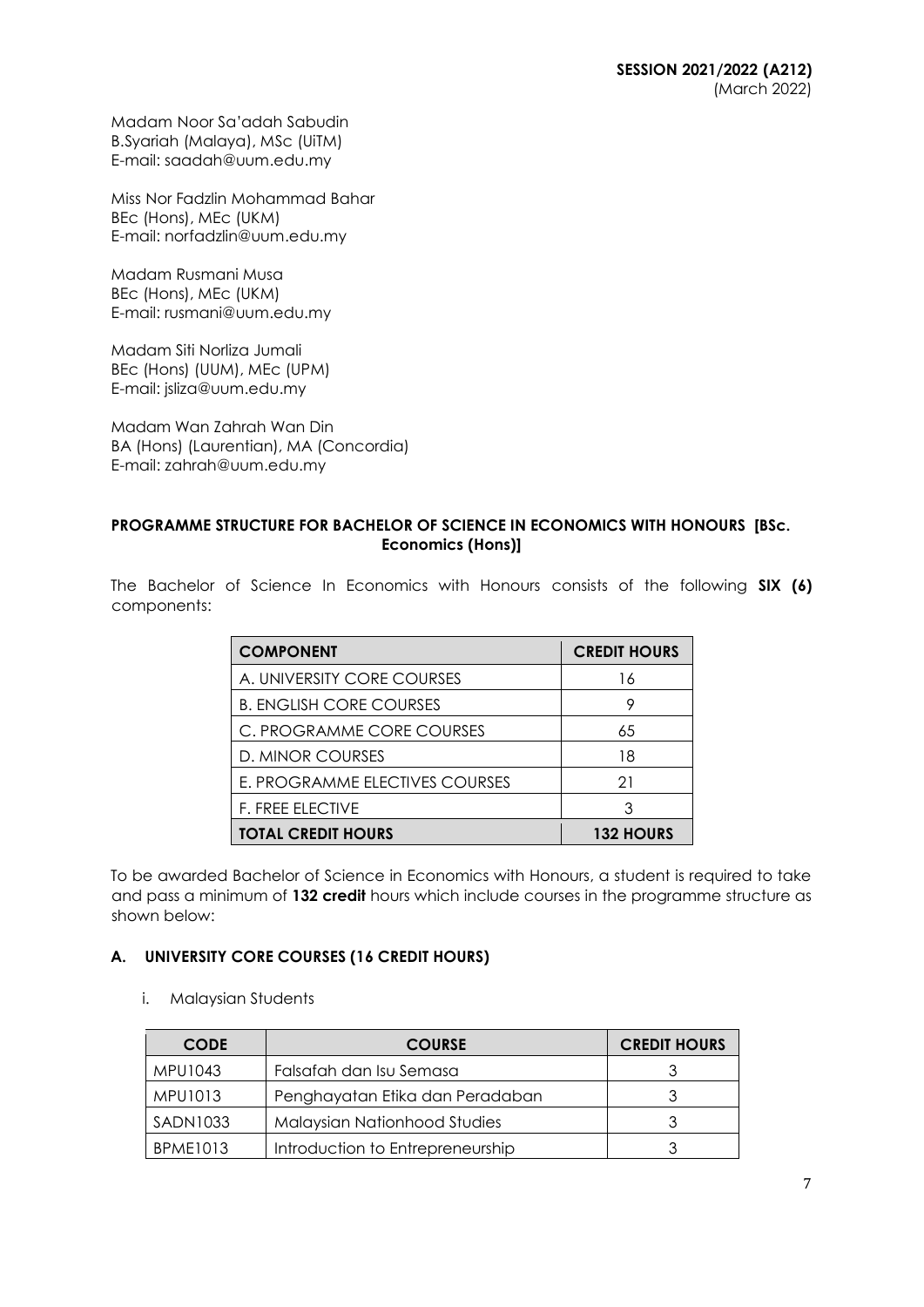|                 | <b>TOTAL</b>  | 1 O |
|-----------------|---------------|-----|
| <b>VXXXXXXX</b> | Co-Curriculum |     |

### ii. International Students

| <b>CODE</b>     | <b>COURSE</b>                       | <b>CREDIT HOURS</b> |
|-----------------|-------------------------------------|---------------------|
| <b>MPU1043</b>  | Falsafah dan Isu Semasa             | 3                   |
| OR              | OR                                  |                     |
| MPU1013         | Penghayatan Etika dan Peradaban     |                     |
| SBLF1093        | Malay as Foreign Language 1         | 3                   |
| SADN1033        | <b>Malaysian Nationhood Studies</b> | 3                   |
| <b>BPME1013</b> | Introduction to Entrepreneurship    | 3                   |
| VXXXXXXX        | Co-Curriculum                       | 4                   |
|                 | TOTAL                               | 16                  |

1. Choose any **ONE (1)** of the Co-Curriculum courses. Students are subjected to conditions determined by the respective courses.

# **B. ENGLISH CORE COURSES (9 CREDIT HOURS)**

A student is required to take English core courses according to these requirements:

## **NUMBER OF CREDIT HOURS FOR UNDERGRADUATE ENGLISH LANGUAGE COURSES (EFFECTIVE A201 – OCTOBER 2020)**

| <b>MUET</b>   | <b>IELTS</b> | <b>TOEFL</b><br>[iBT] | PTE<br><b>ACADEMI</b><br>C | <b>CEFR</b><br><b>LEVEL</b> | <b>COURSES</b>                                                                                                                                                        | <b>TOTAL CREDIT</b><br><b>HOURS</b>                                                                                     |
|---------------|--------------|-----------------------|----------------------------|-----------------------------|-----------------------------------------------------------------------------------------------------------------------------------------------------------------------|-------------------------------------------------------------------------------------------------------------------------|
| <b>BAND1</b>  | < 4.0        | $0 - 31$              | $0 - 29$                   | A2                          | Foundation English +<br>3 Core Courses [EPI,  <br>EPII, EPIII]                                                                                                        | $12 \overline{ }$<br>credit<br>hours<br>*Foundation English<br>is credit bearing but<br>included<br>not<br>in.<br>CGPA. |
| <b>BAND2</b>  | $4.0 - 5.0$  | $32 - 45$             | $30 - 41$                  | <b>B1</b>                   | 3<br>Core<br>Courses<br>[EPI, EPII, EPIII]                                                                                                                            | 9 credit hours                                                                                                          |
| <b>BAND 3</b> | 5.5          | $46 - 59$             | $42 - 49$                  | <b>B2</b>                   | $\overline{2}$<br>Core<br>Courses<br>$[EPII, EPIII] + 1 ESP$                                                                                                          | 9 credit hours                                                                                                          |
| <b>BAND4</b>  | $6.0 - 6.5$  | $60 - 93$             | $50 - 64$                  | <b>B2</b>                   | Core<br>Course<br>$[EPIII] + 2 ESP$                                                                                                                                   | 9 credit hours                                                                                                          |
| <b>BAND 5</b> | $7.0 - 8.0$  | $94 - 114$            | $65 - 82$                  | C <sub>1</sub>              | <b>EXEMPTED FROM ANY</b><br>ENGLISH LANGUAGE<br><b>COURSES</b><br>*except<br>for language courses<br>that are listed as<br>programme<br>core<br>course                |                                                                                                                         |
| <b>BAND 6</b> | $8.5 - 9.0$  | $115 - 120$           | $83 - 80$                  | C <sub>2</sub>              | <b>EXEMPTED FROM ANY</b><br><b>ENGLISH LANGUAGE</b><br><b>COURSES</b><br>$*$ except $\,$<br>for language courses<br>that are listed as<br>programme<br>core<br>course |                                                                                                                         |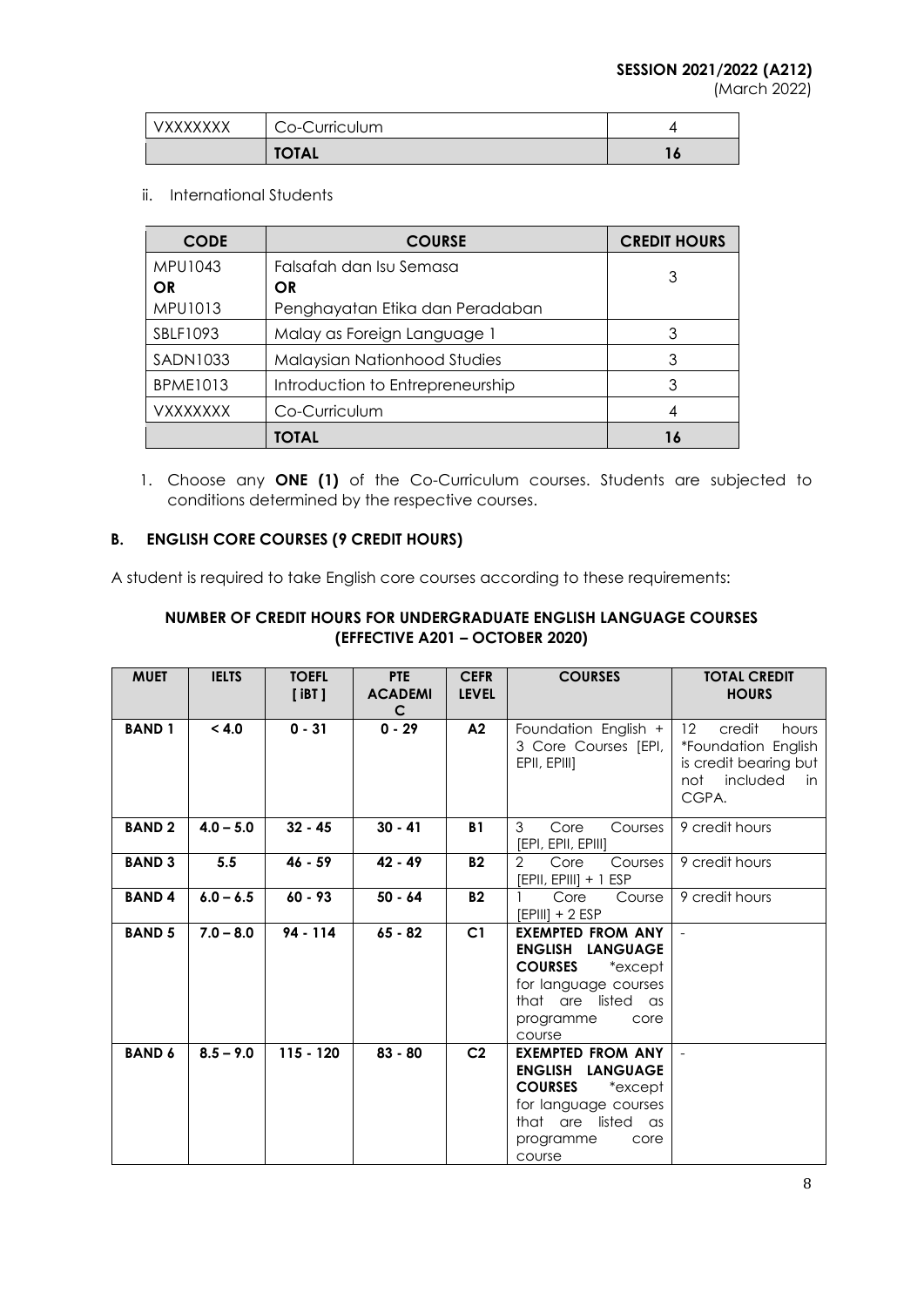**STUDENTS WITH MUET BAND 5, BAND 6 AND FROM ENGLISH SPEAKING COUNTRIES ARE EXEMPTED FORM ANY ENGLISH LANGUAGE CORSES, EXCEPT FOR ENGLISH LANGUAGE COURSES THAT ARE LISTED AS PROGRAMME CORE COURSES. HOWEVER, THEY ARE ALLOWED TO REGISTED FOR ANY COURSES AS A FREE ELECTIVE.**

| LIST OF COURSES                                                                                                                                                                                                                                              |                                                                                                                            |                                                                                                                                                                                                       |  |  |
|--------------------------------------------------------------------------------------------------------------------------------------------------------------------------------------------------------------------------------------------------------------|----------------------------------------------------------------------------------------------------------------------------|-------------------------------------------------------------------------------------------------------------------------------------------------------------------------------------------------------|--|--|
| <b>PRE-REQUISITE/</b><br><b>CONDITIONAL COURSES</b>                                                                                                                                                                                                          | UNIVERSITY CORE COURSES                                                                                                    | <b>ENGLISH FOR SPECIFIC PURPOSES</b><br><b>COURSES [ESP]</b>                                                                                                                                          |  |  |
| SBLE1073 Foundation English                                                                                                                                                                                                                                  | SBLE1063 English Proficiency I [EPI]<br>SBLE2113 English Proficiency II [EPII]<br>SBLE3123 English Proficiency III [EPIII] | SBLE3113 English for Small Group<br>Communication<br>SBLE3143 Report Writing<br>SBLE3153 Hospitality English<br>SBLE3163 Public Speaking Skills<br>SBLE3173 English for Professional<br>Communication |  |  |
| References:<br>MUET to IELTS - correlational study (2020) MEC<br>PTE Academic to IELTS - Pearson Education website (2020) recognised by British Council<br>TOEFL IBT scores to IELTS - www.ets.org linking study (2010)<br>IELTS to CEFR - Cambridge English |                                                                                                                            |                                                                                                                                                                                                       |  |  |

# **C. PROGRAMME CORE COURSES (65 CREDIT HOURS)**

| Code            | Course                                              | <b>Credit</b><br><b>Hours</b> | Pre-requisite                                                              |
|-----------------|-----------------------------------------------------|-------------------------------|----------------------------------------------------------------------------|
| BEEB1013        | Principles of Economics                             | 3                             | <b>NONE</b>                                                                |
| BEEB2013        | Microeconomics                                      | 3                             | Principles<br>BEEB1013<br><b>of</b><br>Economics                           |
| <b>BEEB2023</b> | Macroeconomics                                      | 3                             | BEEB1013<br>Principles<br>of<br>Economics                                  |
| BEEB3013        | Intermediate<br>Microeconomics                      | 3                             | BEEB2013<br>Microeconomics                                                 |
| <b>BEEB3023</b> | Intermediate<br>Macroeconomics                      | 3                             | <b>BEEB2023</b><br>Macroeconomics                                          |
| <b>BEED1013</b> | Malaysian Economy                                   | 3                             | <b>NONE</b>                                                                |
| <b>BEES3033</b> | History<br>of<br>Economic<br>Thoughts               | 3                             | BEEB2013<br>Microeconomics<br><b>AND</b><br><b>BEEB2023 Macroeconomics</b> |
| <b>BEES3053</b> | <b>Current Economic Issues</b>                      | 3                             | BEEB2013<br>Microeconomics<br><b>AND</b><br>BEEB2023 Macroeconomics        |
| <b>BEEQ1013</b> | Introduction<br>to<br><b>Mathematical Economics</b> | 3                             | <b>NONE</b>                                                                |
| <b>BEEQ1023</b> | Introduction<br>to Statistical<br>Economics         | 3                             | <b>NONE</b>                                                                |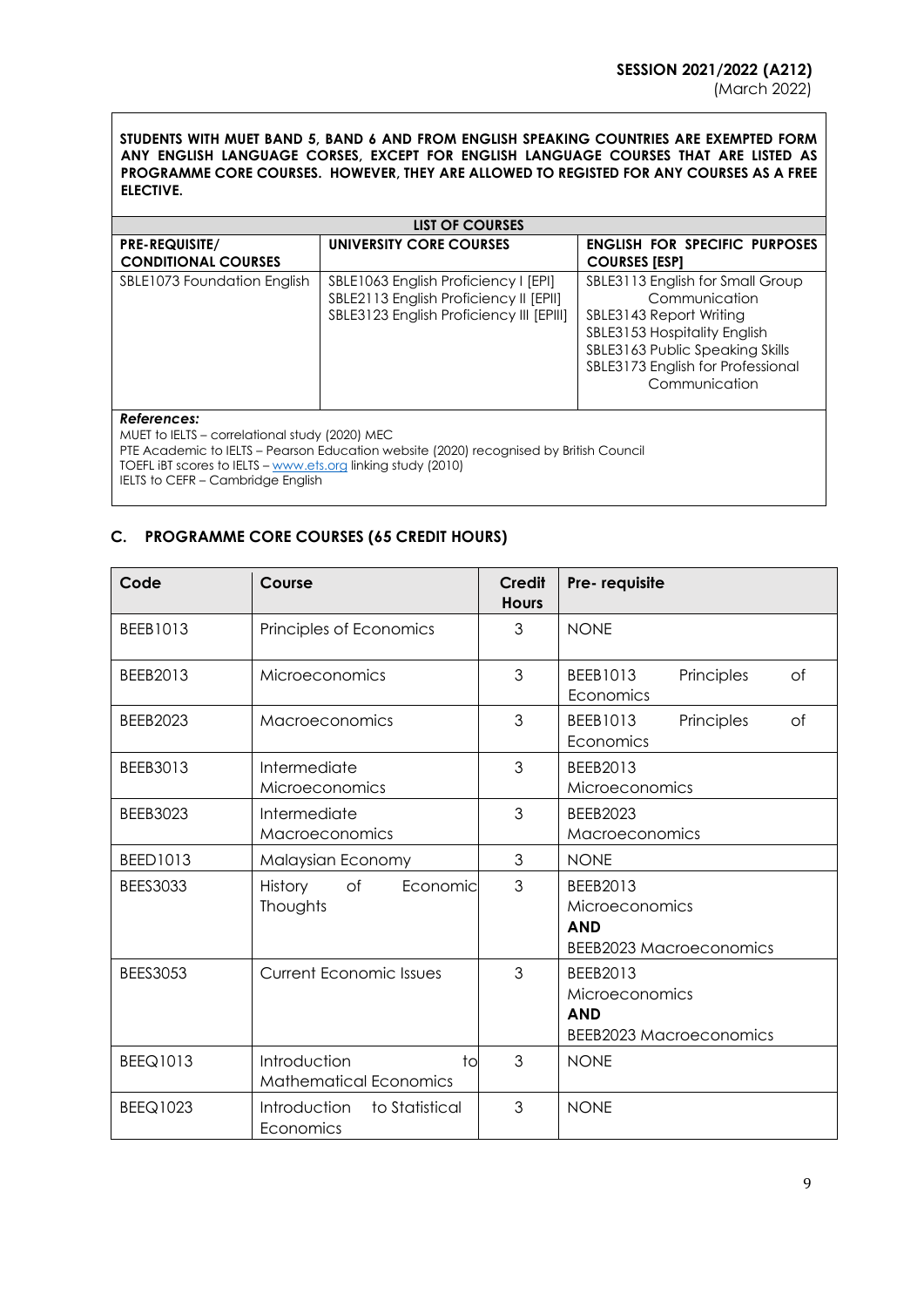**SESSION 2021/2022 (A212)**

(March 2022)

| BEEQ2013        | Mathematical<br>Economics                       | 3 | <b>BEEQ1013</b><br>Introduction to<br><b>Mathematical Economics</b>                                   |
|-----------------|-------------------------------------------------|---|-------------------------------------------------------------------------------------------------------|
| <b>BEEQ2023</b> | <b>Basic Econometrics</b>                       | 3 | BEEQ1023 Introduction to<br><b>Statistical Economics</b><br><b>OR</b><br>SQQS2013 Applied Statistics  |
| <b>BEER3043</b> | <b>Research Methods</b>                         | 3 | BEEB2013<br>Microeconomics<br><b>AND</b><br><b>BEEB2023 Macroeconomics</b>                            |
| <b>BKAN1013</b> | <b>Basic Accounting</b>                         | 3 | <b>NONE</b>                                                                                           |
| <b>BPMN1013</b> | Introduction to<br>Management                   | 3 | <b>NONE</b>                                                                                           |
| <b>BPMN3123</b> | <b>Management Ethics</b>                        | 3 | Have taken and passed 70<br>credit hours                                                              |
| SBLE3173        | English<br>for<br>Professional<br>Communication | 3 | SBLE3123 English Proficiency<br>$\mathbf{III}$                                                        |
| <b>BEER3996</b> | Academic Research Paper                         | 6 | <b>BEER3043</b><br><b>Research Methods</b><br><b>AND</b><br>have taken and passed 100<br>credit hours |
| <b>BEEX4908</b> | Practicum                                       | 8 | Have taken and passed all courses<br>under the<br>programme structure                                 |

# **D. MINOR COURSES (MINIMUM 18 CREDIT HOURS)**

Students **MUST** choose **ONE (1)** Minor from the following lists offered by the University in order to fulfill the programme structure requirement for the graduation.

Refer to **Appendix A**

# **E. PROGRAMME ELECTIVES COURSES (21 CREDIT HOURS)**

# **1. LANGUAGE COMPONENT (9 CREDIT HOURS)**

Student must complete three sequence of any language course taken.

| Code | Course                                                | Credit  <br><b>Hours</b> | Pre-requisite                                     |
|------|-------------------------------------------------------|--------------------------|---------------------------------------------------|
|      | SBLF1053 Mandarin Language I / Foreign<br>Language    | 3                        | <b>NONE</b>                                       |
|      | SBLF2053   Mandarin Language II / Foreign<br>Language | 3                        | SBLF1053 Mandarin Language I/<br>Foreign Language |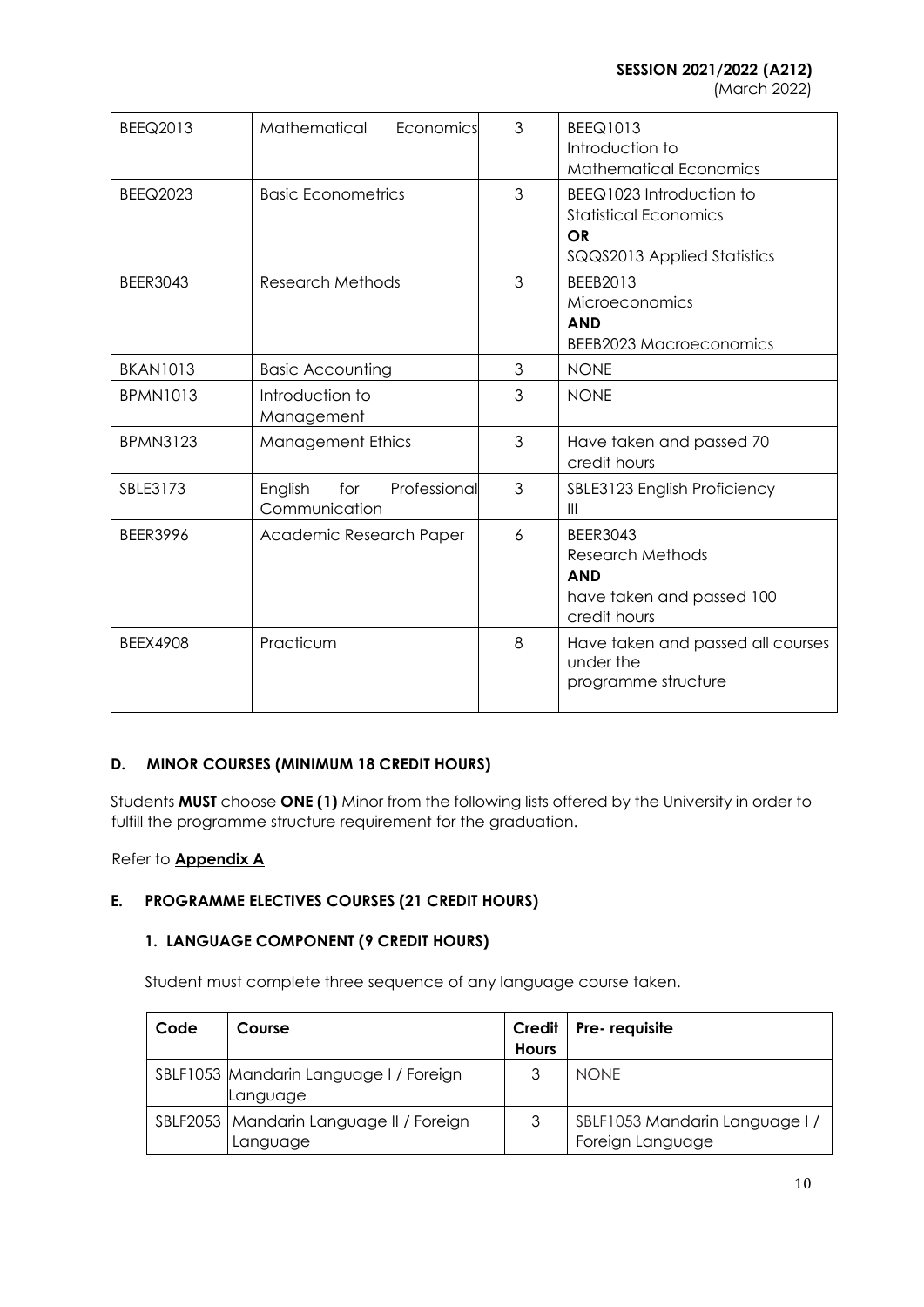(March 2022)

|       | SBLF3053   Mandarin Language III / Foreign<br>Language | SBLF2053 Mandarin Language II /<br>Foreign Language |
|-------|--------------------------------------------------------|-----------------------------------------------------|
| Total |                                                        |                                                     |

\*Chinese students can choose any foreign language course EXCEPT Mandarin. Any students from Chinese medium school can choose any of the foreign language courses EXCEPT Mandarin.

Students from Religious school are not allowed to take Arabic Language. Students from Malaysia, Indonesia, Brunei, Singapore and Southern Thailand are not allowed to take Bahasa Melayu. International students allowed to choose any foreign language course EXCEPT their native language.

Student must complete three sequence of any language course taken.

# **2. ECONOMIC ELECTIVES (12 CREDIT HOURS)**

 Choose 12 credits or **FOUR (4)** courses from the following courses offered by the Economics Programme:

| Code            | Course                                    | <b>Credit</b><br><b>Hours</b> | Pre-requisite                                                              |
|-----------------|-------------------------------------------|-------------------------------|----------------------------------------------------------------------------|
| BEED2013        | Development Economics                     | 3                             | Principles<br>BEEB1013<br>of Economics                                     |
| <b>BEED3023</b> | <b>Economic Planning</b>                  | 3                             | BEEB2013<br>Microeconomics<br><b>AND</b><br><b>BEEB2023 Macroeconomics</b> |
| <b>BEED3043</b> | Project Appraisal                         | 3                             | BEEB2013<br>Microeconomics<br><b>AND</b><br><b>BEEB2023 Macroeconomics</b> |
| <b>BEEE3073</b> | <b>Environmental Economics</b>            | 3                             | BEEB1013<br>Principles of<br>Economics                                     |
| BEEE3103        | Economic Analysis of<br>Tourism           | 3                             | BEEB1013<br>Principles of<br>Economics                                     |
| <b>BEEI2053</b> | Labour Economics                          | 3                             | <b>BEEB1013</b><br>Principles of<br>Economics                              |
| <b>BEEI3053</b> | Industrial Organization                   | 3                             | BEEB2013<br>Microeconomics<br><b>AND</b><br><b>BEEB2023 Macroeconomics</b> |
| <b>BEEI3063</b> | Industrial Regulation                     | 3                             | BEEB2013<br>Microeconomics<br><b>AND</b><br><b>BEEB2023 Macroeconomics</b> |
| <b>BEEM2033</b> | Monetary<br>Theory<br>and<br>Institutions | 3                             | Principles<br>BEEB1013<br>of<br>Economics                                  |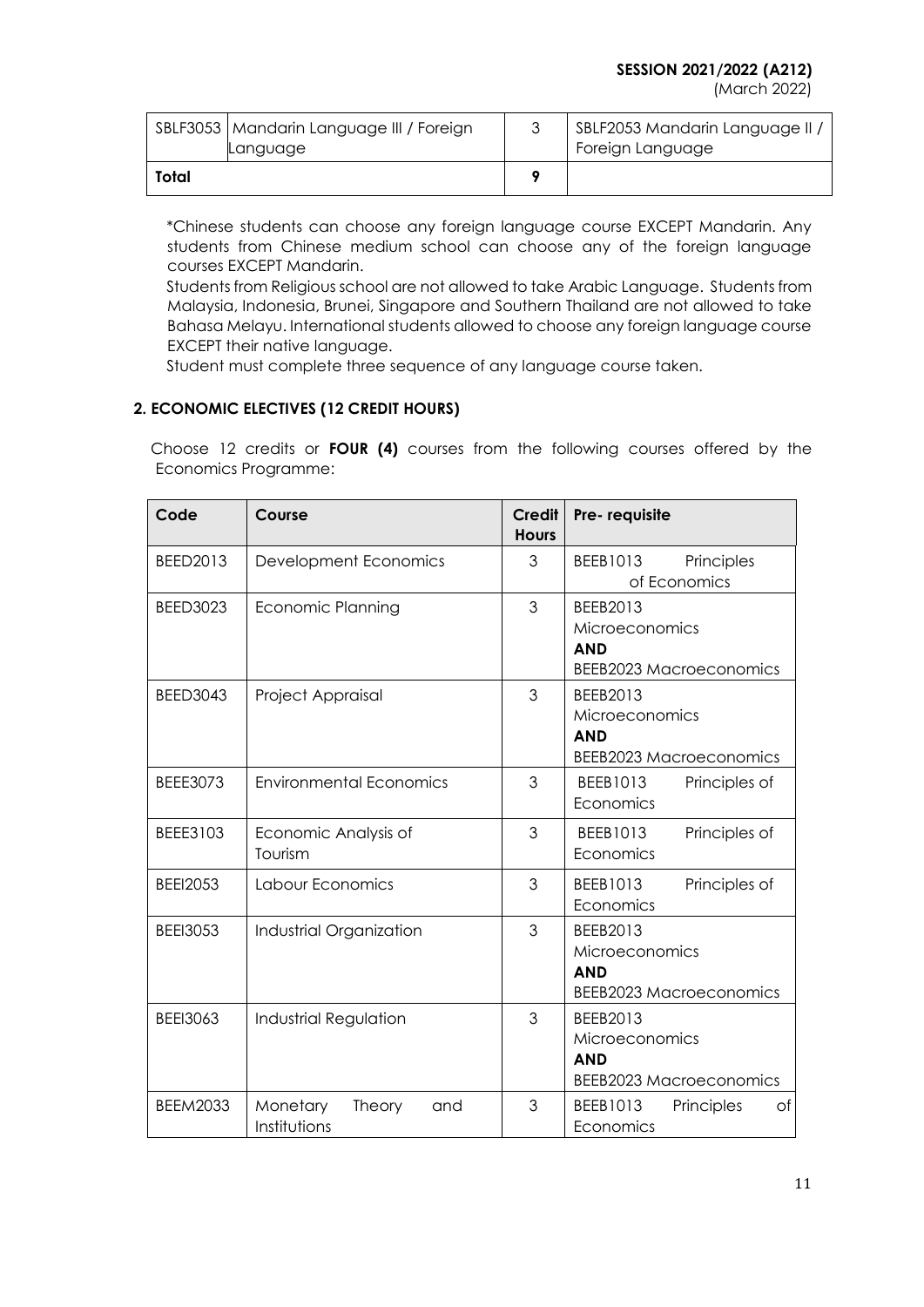(March 2022)

| <b>BEEM3043</b> | <b>Monetary Economics</b>               | 3 | BEEB2013<br>Microeconomics<br><b>AND</b><br><b>BEEB2023 Macroeconomics</b> |
|-----------------|-----------------------------------------|---|----------------------------------------------------------------------------|
| <b>BEEM3053</b> | Investment Theory                       | 3 | BEEB2013<br>Microeconomics<br><b>AND</b><br><b>BEEB2023 Macroeconomics</b> |
| BEEP3013        | Public Finance                          | 3 | BEEB2013<br>Microeconomics<br><b>AND</b><br><b>BEEB2023 Macroeconomics</b> |
| <b>BEEP3083</b> | <b>Health Economics</b>                 | 3 | BEEB2013<br>Microeconomics<br><b>AND</b><br><b>BEEB2023 Macroeconomics</b> |
| <b>BEEQ3013</b> | Econometrics                            | 3 | <b>BEEQ2023</b><br><b>Basic Econometrics</b>                               |
| BEES3093        | Islamic Economic System and<br>Thoughts | 3 | BEEB2013<br>Microeconomics<br><b>AND</b><br><b>BEEB2023 Macroeconomics</b> |
| BEET2013        | <b>International Economics</b>          | 3 | BEEB1013<br>Principles of<br>Economics                                     |
| BEET3013        | International Trade                     | 3 | BEEB2013<br>Microeconomics<br><b>AND</b><br><b>BEEB2023 Macroeconomics</b> |
| <b>BEET3023</b> | <b>International Finance</b>            | 3 | BEEB2013<br>Microeconomics<br><b>AND</b><br><b>BEEB2023 Macroeconomics</b> |
| <b>BEET3033</b> | International Investment                | 3 | BEEB2013<br>Microeconomics<br><b>AND</b><br><b>BEEB2023 Macroeconomics</b> |

# **F. FREE ELECTIVE (3 CREDIT HOURS)**

Students can choose **ONE (1)** courses offered by another programme at the same School or courses offered by other schools taking into account the following:

- i. Must meet the prerequisite of the courses if such courses require prerequisites.
- ii. Equivalent courses cannot be considered as free elective courses.

| Code            | <b>COURSE</b>                     | Code            | <b>EQUIVALENT COURSE**</b>  |
|-----------------|-----------------------------------|-----------------|-----------------------------|
| <b>GMGF1013</b> | Economic for Public<br>Management | <b>BEEB1013</b> | Principles of Economics     |
| SQQS1013        | <b>Elementary Statistics</b>      | <b>BEEQ1023</b> | Introduction to Statistical |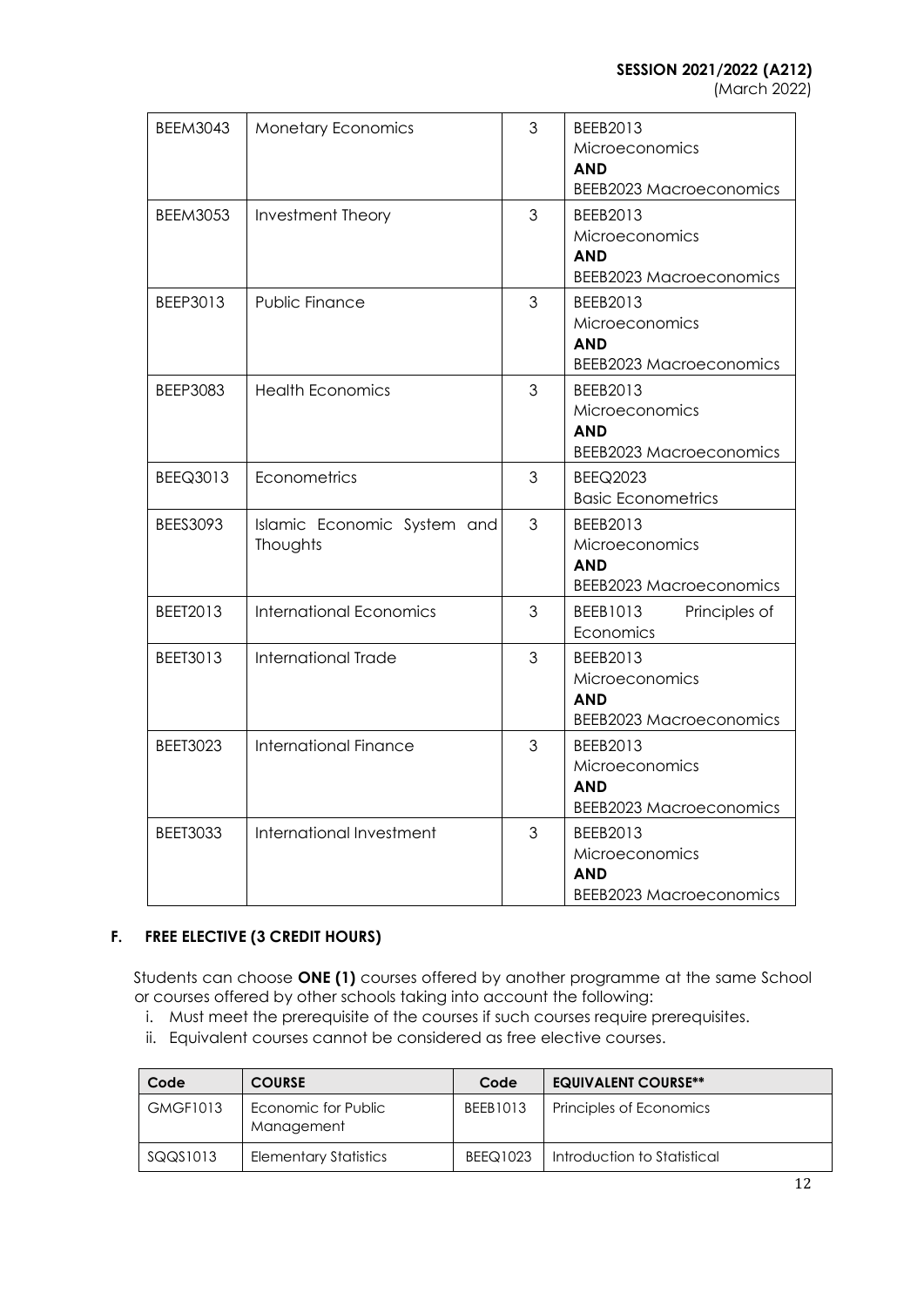# **SESSION 2021/2022 (A212)**

(March 2022)

|          |                        |                 | Economics                                 |
|----------|------------------------|-----------------|-------------------------------------------|
| SQQM1023 | Managerial Mathematics | <b>BEEQ1013</b> | Introduction to Mathematical<br>Economics |

\*\*subject to final approval by the Dean

## **PROGRAMME SUGGESTED COURSES BY SEMESTER FOR BACHELOR OF SCIENCE IN ECONOMICS WITH HONOURS [BSc. Economics (Hons)]**

| Code                                                                                                               | <b>1st Semester</b>                                                                                                                                                                                                          | <b>Credit</b><br><b>Hours</b>   | Code                                                                                                        | 2nd Semester                                                                                                                                                                                                                                        | <b>Credit</b><br><b>Hours</b>          |
|--------------------------------------------------------------------------------------------------------------------|------------------------------------------------------------------------------------------------------------------------------------------------------------------------------------------------------------------------------|---------------------------------|-------------------------------------------------------------------------------------------------------------|-----------------------------------------------------------------------------------------------------------------------------------------------------------------------------------------------------------------------------------------------------|----------------------------------------|
| <b>BEEQ1013</b><br>BEEB1013<br>SADN1033<br>SBLE1063<br><b>BPMN1013</b><br>BEED1013<br><b>VXXXXXX</b>               | Introduction to<br>Mathematical<br>Economics<br>Principles of Economics<br>Malaysian Citizenship<br><b>Studies</b><br><b>English Proficiency I</b><br>Principles of<br>Management<br>Malaysian Economy<br>Co-curriculum I    | 3<br>3<br>3<br>3<br>3<br>3<br>1 | <b>BEEQ1023</b><br>BEEB2013<br>SBLE2113<br>MPU1043<br>MPU1013<br><b>SBLFXXXX</b><br><b>VXXXXXX</b>          | Introduction<br>tο<br><b>Statistical Economics</b><br><b>Microeconomics</b><br>English Proficiency II<br>Falsafah dan Isu<br>Semasa<br>Penghayatan Etika<br>dan Peradaban<br>Mandarin Language<br>I/Foreign Language I<br>Co-curriculum II          | 3<br>3<br>3<br>3<br>3<br>3<br>1        |
|                                                                                                                    | <b>TOTAL</b>                                                                                                                                                                                                                 | 19                              |                                                                                                             | <b>TOTAL</b>                                                                                                                                                                                                                                        | 19                                     |
| Code                                                                                                               | 3rd Semester                                                                                                                                                                                                                 | <b>Credit</b><br><b>Hours</b>   | Code                                                                                                        | <b>4th Semester</b>                                                                                                                                                                                                                                 | <b>Credit</b><br><b>Hours</b>          |
| <b>BEEB2023</b><br><b>BEEQ2013</b><br><b>BEEQ2023</b><br>SBLE3123<br>SBLFXXXX<br><b>BPME1013</b><br><b>VXXXXXX</b> | <b>Macroeconomics</b><br>Mathematical<br>Economics<br><b>Basic Econometrics</b><br><b>English Proficiency III</b><br>Mandarin Language<br>II/Foreign Language II<br>Introduction to<br>Entrepreneurship<br>Co-curriculum III | 3<br>3<br>3<br>3<br>3<br>3<br>1 | BEEB3013<br><b>BXXXXXXX</b><br><b>BXXXXXXX</b><br><b>BKAN1013</b><br>SBLE3173<br>SBLFXXXX<br><b>VXXXXXX</b> | Intermediate<br><b>Microeconomics</b><br>Economic Elective I<br>Economic Elective II<br><b>Basic Accounting</b><br>English for Professional<br>Communication<br><b>Mandarin</b><br>Language<br><b>III/Foreign Language</b><br>Ш<br>Co-curriculum IV | 3<br>3<br>3<br>3<br>3<br>3<br>1        |
| <b>TOTAL</b>                                                                                                       |                                                                                                                                                                                                                              | 19                              | <b>TOTAL</b>                                                                                                |                                                                                                                                                                                                                                                     | 19                                     |
| Code                                                                                                               | <b>5th Semester</b>                                                                                                                                                                                                          | <b>Credit</b><br><b>Hours</b>   | Code                                                                                                        | 6th Semester                                                                                                                                                                                                                                        | <b>Credit</b><br><b>Hours</b>          |
| BEEB3023<br><b>BEER3043</b><br><b>BEES3033</b><br><b>BPMN3123</b><br><b>BXXXXXX</b>                                | Intermediate<br><b>Macroeconomics</b><br><b>Research Methods</b><br>History of Economic<br>Thoughts<br><b>Management Ethics</b><br>Economic Elective III<br>Free Elective                                                    | 3<br>3<br>3<br>3<br>3<br>3      | <b>BEES3053</b><br><b>BXXXXXX</b>                                                                           | Current Economic<br>Issues<br>Economic Elective IV<br>Minor I<br>Minor II<br>Minor III<br>Minor IV                                                                                                                                                  | 3<br>$\mathfrak 3$<br>3<br>3<br>3<br>3 |
|                                                                                                                    | <b>TOTAL</b>                                                                                                                                                                                                                 | 18                              | <b>TOTAL</b>                                                                                                |                                                                                                                                                                                                                                                     | 18                                     |
| Code                                                                                                               | <b>7th Semester</b>                                                                                                                                                                                                          | <b>Credit</b><br><b>Hours</b>   | Code                                                                                                        | <b>8th Semester</b>                                                                                                                                                                                                                                 | <b>Credit</b><br><b>Hours</b>          |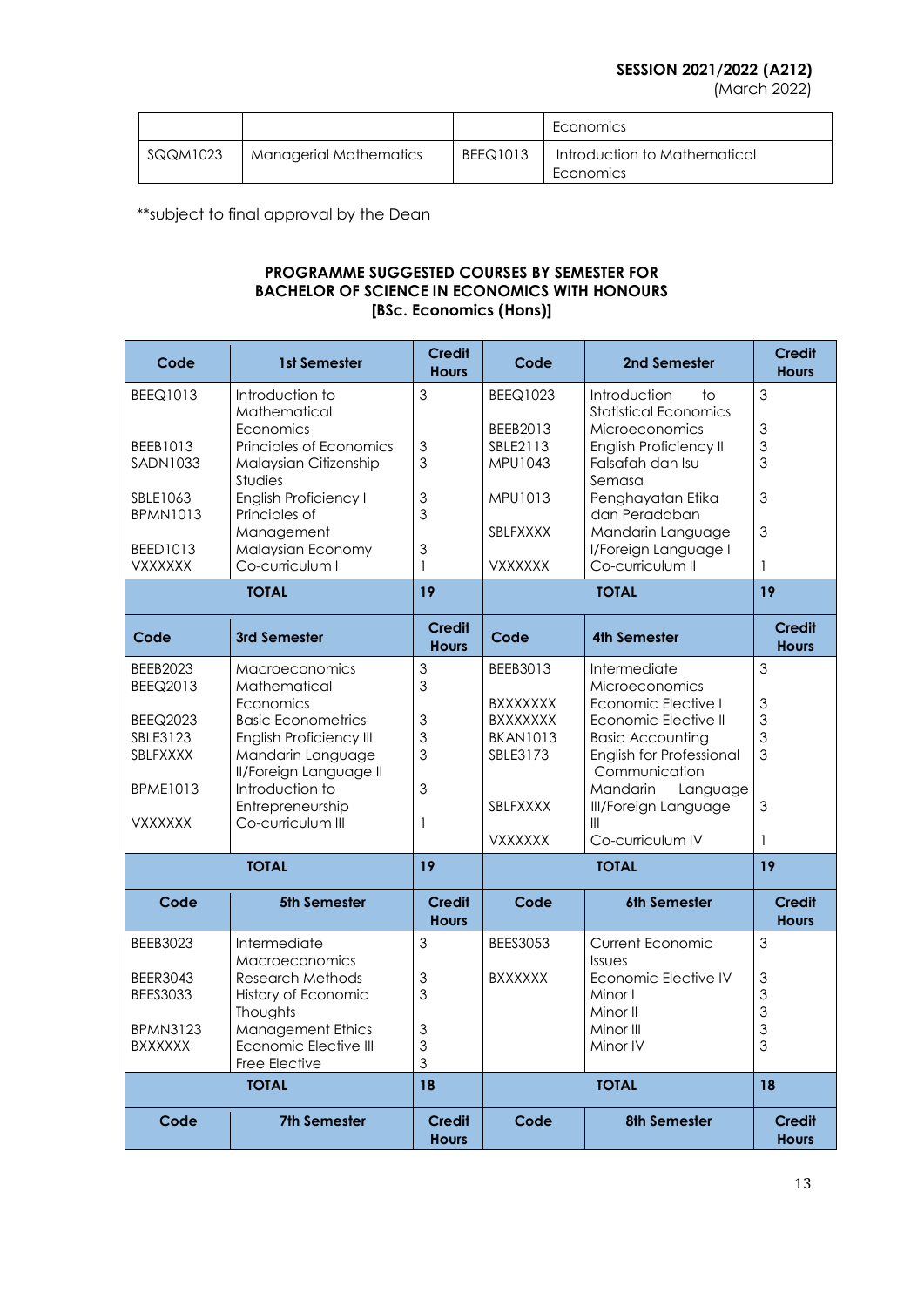# **SESSION 2021/2022 (A212)**

(March 2022)

| <b>BEER3996</b> | Minor V<br>Minor VI<br>Academic Research<br>Paper | $\overline{\phantom{a}}$<br>$\overline{\phantom{a}}$<br>O | <b>BEEX4908</b> | Practicum |  |
|-----------------|---------------------------------------------------|-----------------------------------------------------------|-----------------|-----------|--|
| <b>TOTAL</b>    |                                                   | 12                                                        | <b>TOTAL</b>    |           |  |

# **Total: 132 credit hours**

# **COURSES OFFERED**

| <b>CODE</b>     | <b>COURSES</b>                         |
|-----------------|----------------------------------------|
| BEEB1013        | Principles of Economics                |
| BEEB2013        | Microeconomics                         |
| <b>BEEB2023</b> | Macroeconomics                         |
| <b>BEEB2033</b> | Applied Economics*                     |
| BEEB3013        | Intermediate Microeconomics            |
| BEEB3023        | Intermediate Macroeconomics            |
| <b>BEED1013</b> | Malaysian Economy                      |
| BEED2013        | Development Economics                  |
| <b>BEED3023</b> | Economic Planning                      |
| <b>BEED3043</b> | Project Appraisal                      |
| <b>BEEE3073</b> | <b>Environmental Economics</b>         |
| BEEE3103        | Economic Analysis of Tourism           |
| <b>BEEI2053</b> | Labour Economics                       |
| <b>BEEI3053</b> | Industrial Organization                |
| <b>BEEI3063</b> | <b>Industrial Regulation</b>           |
| <b>BEEM2033</b> | Monetary Theory and Institutions       |
| <b>BEEM3043</b> | <b>Monetary Economics</b>              |
| <b>BEEM3053</b> | Investment Theory                      |
| BEEP3013        | Public Finance                         |
| <b>BEEP3083</b> | <b>Health Economics</b>                |
| <b>BEEQ1013</b> | Introduction to Mathematical Economics |
| <b>BEEQ1023</b> | Introduction to Statistical Economics  |
| BEEQ2013        | <b>Mathematical Economics</b>          |
| <b>BEEQ2023</b> | <b>Basic Econometrics</b>              |
| BEEQ3013        | Econometrics                           |
| <b>BEER3043</b> | <b>Research Methods</b>                |
| <b>BEER3996</b> | Academic Research Paper                |
| <b>BEES3033</b> | History of Economic Thoughts           |
| <b>BEES3053</b> | <b>Current Economic Issues</b>         |
| BEES3093        | Islamic Economic System and Thoughts   |
| BEET2013        | <b>International Economics</b>         |
| BEET3013        | International Trade                    |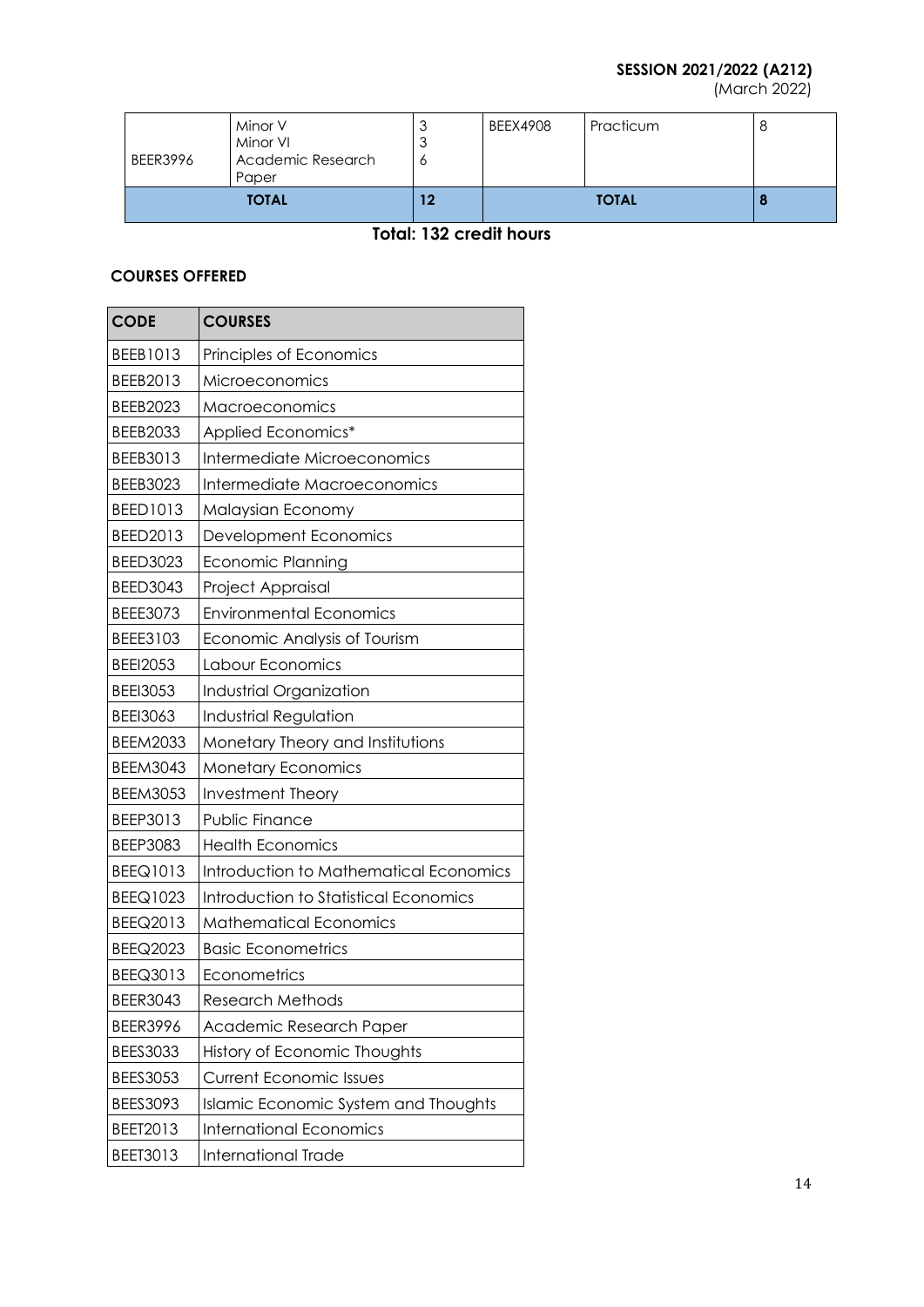| BEET3023             | International Finance     |
|----------------------|---------------------------|
| I BEET3033           | International Investments |
| IBEEX4908 IPracticum |                           |

### **Note: \*For NON-ECONOMICS students**

## **COURSE SYNOPSIS**

## **BEEB1013 PRINCIPLES OF ECONOMICS PRE-REQUISITE NONE**

This course offers introductory understanding to the basic concepts in economics. It is divided into two parts of Microeconomics and Macroeconomics. Topics that will be covered includes demand and supply, price and market equilibrium, consumer choice, production and costs, national income accounting, aggregate demand and aggregate supply, money, and money market.

…………………………………………………………………………....

#### **BEEB2013 MICROECONOMICS PRE-REQUISITE BEEB1013 PRINCIPLES OF ECONOMICS**

This course will provide students with basic economic theories that are essential in microeconomics. Among them are Demand & Supply theories, Consumer Behavior Theory, Production & Cost Theories, and Theory of the Firm. Methods used in discussing these theories include tables, graphs, and simple mathematics. Lectures given will also touch on the applicability of the theories in real life.

……………………………………………………………………………

#### **BEEB2023 MACROECONOMICS PRE-REQUISITE BEEB1013 PRINCIPLES OF ECONOMICS**

The analysis is based on the Keynesian economics and experience of Malaysian macroeconomics situation. Thus, the theoretical and practical aspect of the economy is combined. The course is divided into 3 main sections. Section 1 focuses on the measurement of macroeconomic variables, in particular national income accounting and national income determination. Section 2 discusses the demand side of macroeconomics models from a simple economy to an open economy. In this section, the interaction of real and money market through money, interest and income is examined. An open macroeconomic model is also highlighted. The supply side of macroeconomics is also explained, particularly the labor market. The Classical macroeconomics view is also included in the analysis for comparison to that of the Keynesian economics. Finally, section 3 emphasizes on macroeconomic policy in which fiscal and monetary policy is examined.

……………………………………………………………………………

#### **BEEB2033 APPLIED ECONOMICS PRE-REQUISITE BEEB1013 PRINCIPLES OF ECONOMICS**

This course is designed for non-economic students who must take this course as a core courses in their program. In this course, we divide the discussion to two aspect microeconomics and macroeconomics which related to management. The microeconomics will discuss the issues that can influent the managers in their decision making process. The topics being discuss in this area include perfect competition, monopoly, oligopoly competition, monopolistic competition, externality, AD-AS model, inflation, unemployment, fiscal and monetary policy, exchange rate and balance of payments. This course also aims to introduce important economic matters. This basic knowledge will help them in learning and understanding other related fields like strategic management, marketing, productions and finance and will help in making a good decision.

……………………………………………………………………………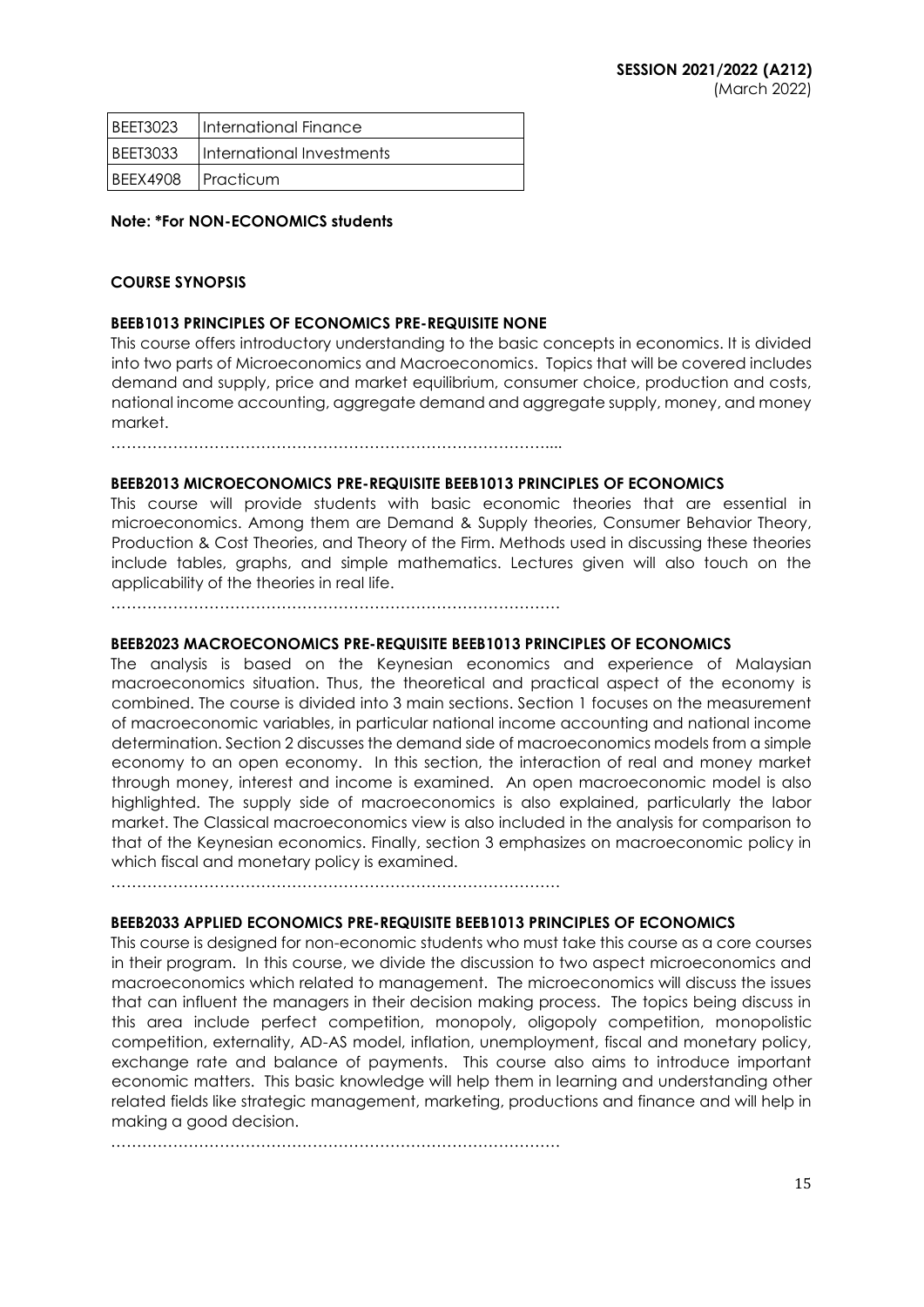#### **BEEB3013 INTERMEDIATE MICROECONOMICS PRE-REQUISITE BEEB2013 MICROECONOMICS**

This course is designed for students who had taken microeconomics (SEEB2013); Besides theoretical framework, it will emphasize more on the application of the microeconomic principles to business decision making. The students will further develop their understanding on how firms make decisions, how consumers make decisions and how these decisions interact in the market place. Students will also be exposed to the desirability of these outcomes from the viewpoints of various normative criteria, the role of prices as conveyors of information, as well as various market models. In addition, the market for inputs to the production process would also be explored.

……………………………………………………………………………

#### **BEEB3023 INTERMEDIATE MACROECONOMICS PRE-REQUISITE BEEB2023 MACROECONOMICS**

This course is the continuation of SEEB2023 Macroeconomics. Among the topics that are discussed in this course are macroeconomic theories explaining business cycle such as Classical, Keynesians, Monetarists, New Classical, and New Keynesians. The students will also be exposed to some advanced topics such as consumption behavior, investment, inflation and unemployment, money demand, and issues on economic growth as well as stabilization policies.

……………………………………………………………………………

#### **BEED1013 MALAYSIAN ECONOMY PRE-REQUISITE NONE**

This course is designed to study about the structure and issues problems of Malaysian economics based on the policies implementation since 1957. The topics covered: History of economics development in Malaysia; Macroeconomics issues such as economics growth, inflation, unemployment, balance of payment and government policy; Implementation of New Economics Policy; Situation of real sector, financial sector and public sector. Besides that, the issues about government policy will be discussed in this course.

……………………………………………………………………………

#### **BEED2013 DEVELOPMENT ECONOMICS PRE-REQUISITE BEEB1013 PRINCIPLES OF ECONOMICS**

This course discusses the theories and basic concept of economic development. The discussion focuses on the definition and on development, measurement of theories of development economics, factors of economic growth, issues on poverty and income distribution, population growth and unemployment. It also discusses on economic planning and government role in achieving economic development goals.

……………………………………………………………………………

#### **BEED3023 ECONOMIC PLANNING PRE-REQUISITE BEEB2013 MICROECONOMICS, BEEB2023 MACROECONOMICS**

This course includes both theoretical and quantitative aspects of economic planning. Students will be exposed to the definitions, history, the needs of economic planning especially in the third world countries, planning problems, tools used in economic planning etc. Quantitatively, development models will be used to illustrate how data will be used in understanding and solving problems faced by policy makers.

……………………………………………………………………………

## **BEED3043 PROJECT APPRAISAL PRE-REQUISITE BEEB2013 MICROECONOMICS, BEEB2023 MACROECONOMICS**

Each development project has to go through project cycle. One of the most important elements in project cycle is determining the viability of the project, to see whether it can be implemented or rejected. This course teaches how to do a project appraisal or evaluation. Among the topics covered in this course include project cycle, the post, present and future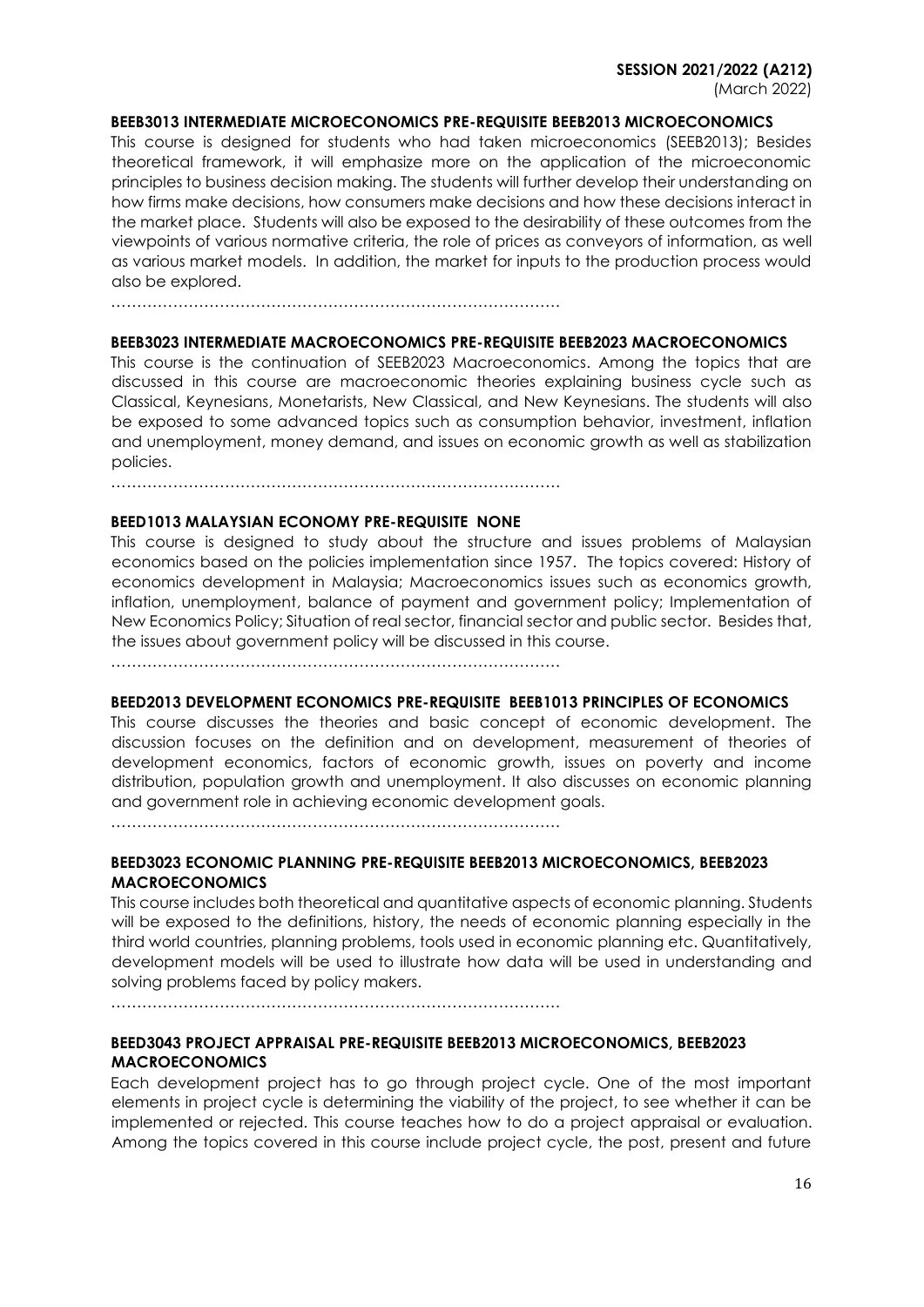value of money, discounted value, differences between economic analysis and financial analysis, cash flow, techniques in project implementation and project management.

……………………………………………………………………………

### **BEEE3073 ENVIRONMENTAL ECONOMICS PRE-REQUISITE BEEB2013 MICROECONOMICS, BEEB2023 MACROECONOMICS**

This course is to show that the environment is not a separate entity from the economy. Its essence lies in a sequence of logical steps: assessing the "economic" importance of environmental degradation; looking for the "economic" course of degradation; and designing "economic" incentives to slow, halt and reverse that degradation.

…………………………………………………………………………....

#### **BEEE3103 ECONOMIC ANALYSIS OF TOURISM PRE-REQUISITE BEEB2013 MICROECONOMICS, BEEB2023 MACROECONOMICS**

This subject studies macro and micro economic dimensions of tourism. Tourism industry in Malaysia has been identified as one of the key drivers in the growth of the services sector and assumes a greater role in economy development planning. Tourism not only solely contributes to the foreign exchange earnings but is also involved in various chains of economic activities. Hence, this course will discuss the effectiveness and contribution of tourism industry to the recent and future national economy development. Among the topics to be discussed are the definition and philosophy of tourism, economic analysis and tourism industry, the role of government to the tourism industry and the current issues in tourism economics.

……………………………………………………………………………

#### **BEEI2053 LABOUR ECONOMICS PRE-REQUISITE BEEB1013 PRINCIPLES OF ECONOMICS**

The course introduces labour economics from both aspect of Micro and Macroeconomics. The microeconomics part will focus on the determinants of the demand and supply of labour, how the labour demand and supply interact to determine the wage rate and quantity of labour in equilibrium, and issues related to labour market. The macroeconomics aspects will discuss the aggregate of labour market such as distribution of income, labour productivity, employment and the effects of wage rate on price level. From time to time, students will be exposed to the global elements of labour market as well as the discussion on labour markets in Malaysia.

……………………………………………………………………………

### **BEEI3053 INDUSTRIAL ORGANIZATION PRE-REQUISITE BEEB2013 MICROECONOMICS, BEEB2023 MACROECONOMICS**

Industrial organization is a branch of microeconomics with a heavy emphasis on imperfect market structures, particularly oligopoly. Topics of discussion include price and quantity determination strategies, entry-deterrent strategies, collusion, product differentiation, advertising, technological progress and price discrimination. Even though those topics are initially discussed in light of the traditional theory of oligopoly, the contributions and criticisms from game theorists are duly presented.

……………………………………………………………………………

#### **BEEI3063 INDUSTRIAL REGULATION PRE-REQUISITE BEEB2013 MICROECONOMIS, BEEB2023 MACROECONOMICS**

This course is about the interaction of government and markets, in theory and practice. In particular, this course will deal with the interaction of government policies and business operations in an economy that largely relies on the free enterprise systems. This course will also examine how public responds to the presence of monopoly through the enforcement of antitrust laws and regulation.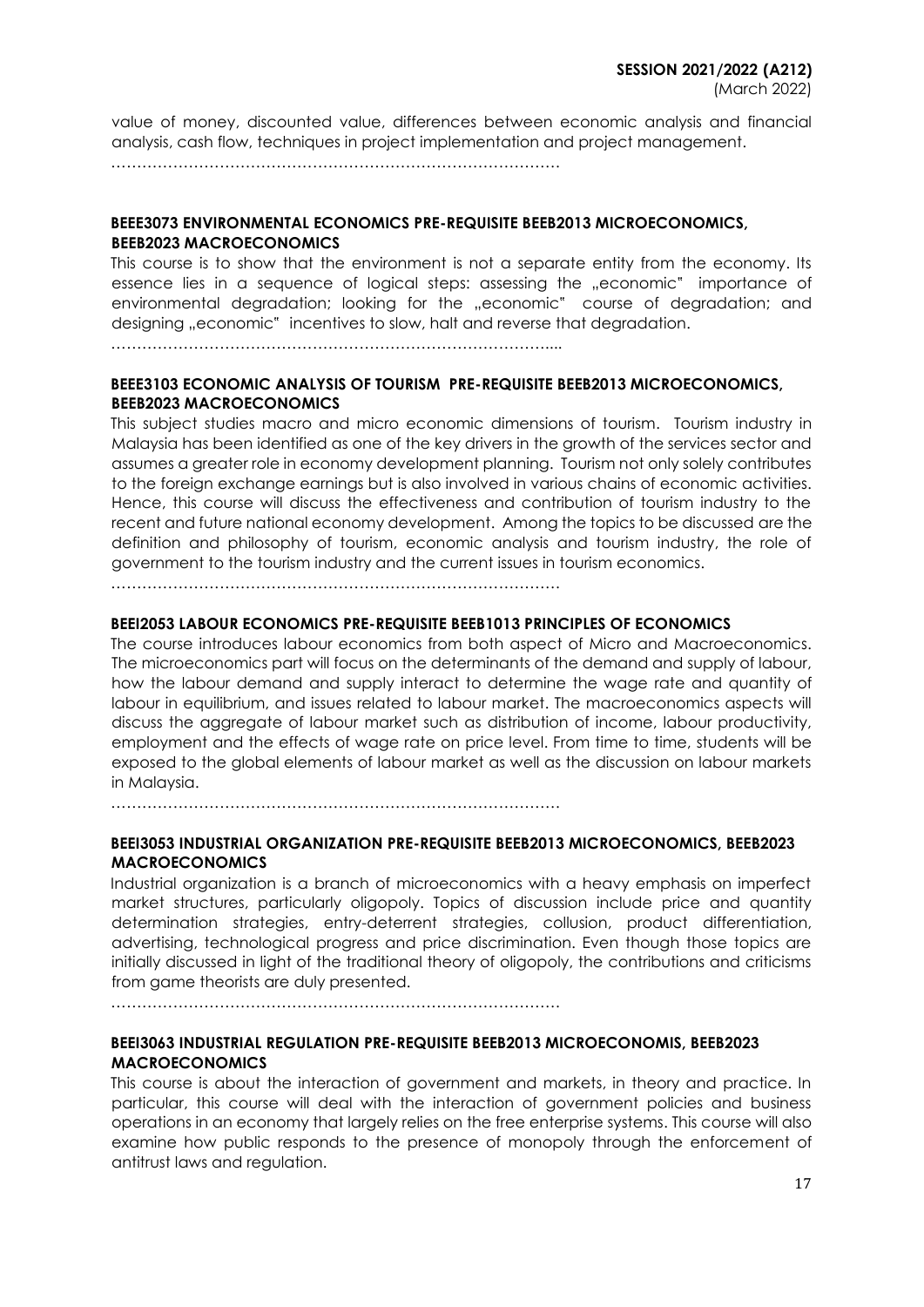……………………………………………………………………………

## **BEEM2033 MONETARY THEORY AND INSTITUTIONS PRE-REQUISITE BEEB1013 PRINCIPLES OF ECONOMICS**

This course discusses and examines the role of money, financial institutions and financial markets in the economy. Financial markets and institutions not only affect individuals decision making but also the flow of funds throughout the economy, which in turn affect business profits, economic variables such as interest rates and rate of inflation, the production of goods and services, and the economic well-being. To provide a better understanding of the subject matter, a theoretical and application of theories are used in the analysis of the topics covered. Among the topics discussed are role of money; financial markets, institutions and instruments; risk and term structure of interest rates, banking system and multiple deposit creation, and the role of Central Bank in the conduct of monetary policy.

……………………………………………………………………………

## **BEEM3043 MONETARY ECONOMICS PRE-REQUISITE BEEB2013 MICROECONOMICS, BEEB2023 MACROECONOMICS**

This course is a continuation from the "Theory and Financial Institutions" course. Topics that will be discussed in this course are traditional as well as modern monetary theories, the connection between monetary theories and issues/problems in macro monetary economics and monetary policies.

……………………………………………………………………………

## **BEEM3053 INVESTMENT THEORY PRE-REQUISITE BEEB2013 MICROECONOMICS, BEEB2023 MACROECONOMICS**

This course is to provide knowledge and understanding about the investment theory according to the economic approach. The course emphasis on studying real assets investment review using the perspective of microeconomics and macroeconomics. Financial investment is also discussed to provide exposure to students about the scope of the overall investment. Discussions in this course covering topics concerning the background of the investment, the difference of investment of financial assets and real assets, the concept of the value of money, risk and uncertainty, capital theory, determinant and the theory of investment, investment spending decisions by firms and the impact of government policy on investment activities.

……………………………………………………………………………

## **BEEP3013PUBLIC FINANCE PRE-REQUISITE BEEB2013 MICROECONOMICS, BEEB2023 MACROECONOMICS**

This course is specially designed for students in economics program who had fulfilled the pre requirement Microeconomics (BEEB2013). It provides a good theoretical framework for students to understand more about public sector economics. The course emphasizes more on the three basic roles of the government namely, allocation of resources, distribution, and stabilization function. In addition, expenditure policy will also be discussed with emphasis on two important issue, tax system and government expenditure.

……………………………………………………………………………

## **BEEP3083 HEALTH ECONOMICS PRE-REQUISITE BEEB2013 MICROECONOMICS, BEEB2023 MACROECONOMICS**

This course is about learning the relevance of economics in health and medical care via discussion of the fundamental concepts, theories and practices in the field of health economics. The strength of the course content is built on a microeconomics framework which focuses on how the economic resources are allocated to and within the health care sector, with highlight on the policy implications. Topics of discussion will include tools for economic analysis of health care, demand and supply of health (care), health insurance studies, the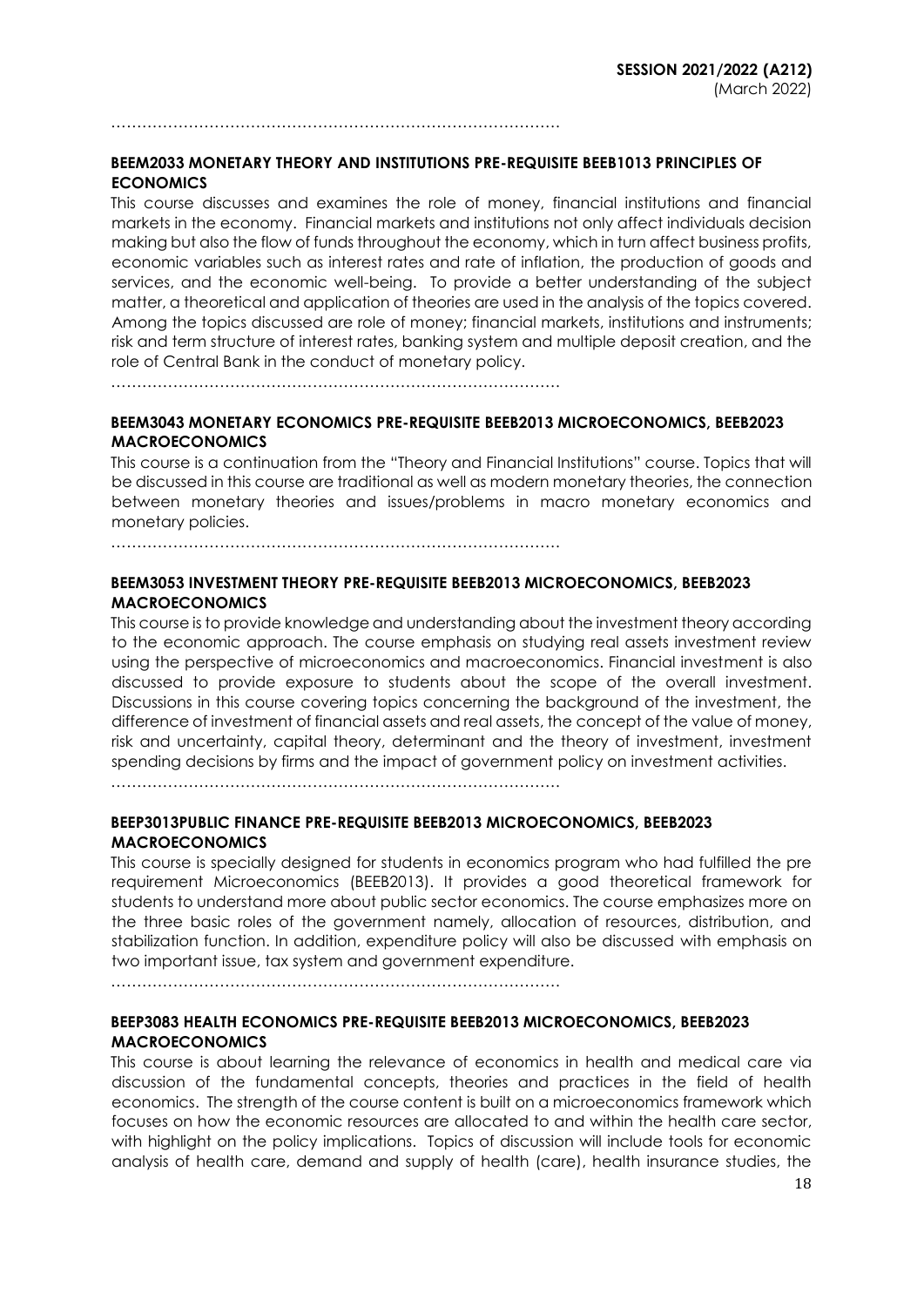industrial organization and regulation of the health care sector, the role of technology and the labour issues.

……………………………………………………………………………

### **BEEQ1013 INTRODUCTION TO MATHEMATICAL ECONOMICS PRE-REQUISITE NONE**

The course introduces basic Mathematical Method. The topics covered: number and sets, functions and relation, simultaneous equations, matrix algebra method, indefinite and definite integral.

……………………………………………………………………………

#### **BEEQ1023 INTRODUCTION TO STATISTICAL ECONOMICS PRE-REQUISITE NONE**

This course introduces the basic concepts and methods in statistics. The topics covered include the techniques of collecting, processing, and reporting statistical data, summarizing the data, and making statistical inference from the data.

……………………………………………………………………………

### **BEEQ2013 MATHEMATICAL ECONOMICS PRE-REQUISITE BEEQ1013 INTRODUCTION TO MATHEMATICAL ECONOMICS**

The objectives of this course are to provide an understanding of the use of mathematical methods and techniques in economic analysis. This course is divided into five (5) main parts: an introduction to mathematical economics, equilibrium (or static) analysis, comparative static analysis, optimization problem (without and with constraints), and dynamic analysis. The approach used exposes students to the use of mathematical methods and techniques such as matrix algebra, derivatives, differentials, and integration in solving economic problems. After taking this course, students are expected to be able to analyze micro and macroeconomic problem by using those mathematical methods and applying them in other courses.

……………………………………………………………………………

## **BEEQ2023 BASIC ECONOMETRICS PRE-REQUISITE BEEQ1023 INTRODUCTION TO STATISTICAL ECONOMICS OR SQQS2013 APPLIED STATISTICS**

This course introduces basic econometrics to students. This course will expose students to quantitative methods that are frequently used in econometric research, and to enhance the student" s ability in understanding and implementing quantitative economic analysis.

……………………………………………………………………………

#### **BEEQ3013 ECONOMETRICS PRE-REQUISITE BEEQ2023 BASIC ECONOMETRICS**

This course is an extension of the Quantitative Methods course, and will stress on econometric theory and its applications. The main topics covered are issues related to departures from classical assumption, maximum likelihood methods, simultaneous equations model, and regression model using dummy variables, stochastic explanatory variables, and dynamic econometric models. Probit, Logit and Tobit models will also be discussed in this course.

………………………………………………………………………….

#### **BEER3043 RESEARCH METHODS PRE-REQUISITE BEEB2013 MICROECONOMICS, BEEB2023 MACROECONOMICS**

The course elucidates the nature and processes involved in research, especially in the social sciences, such as economics, sociology and psychology, and their allied areas. Although the emphasis is on survey research, other research approaches are also discussed. The course begins with the philosophy of knowledge, definition of research, scientific method in research, and ethics in research. The important steps in planning a research project, such as problem identification and formulation, formulation of the research questions, developing the study objectives, reviewing related literature, formulation of model and research hypotheses,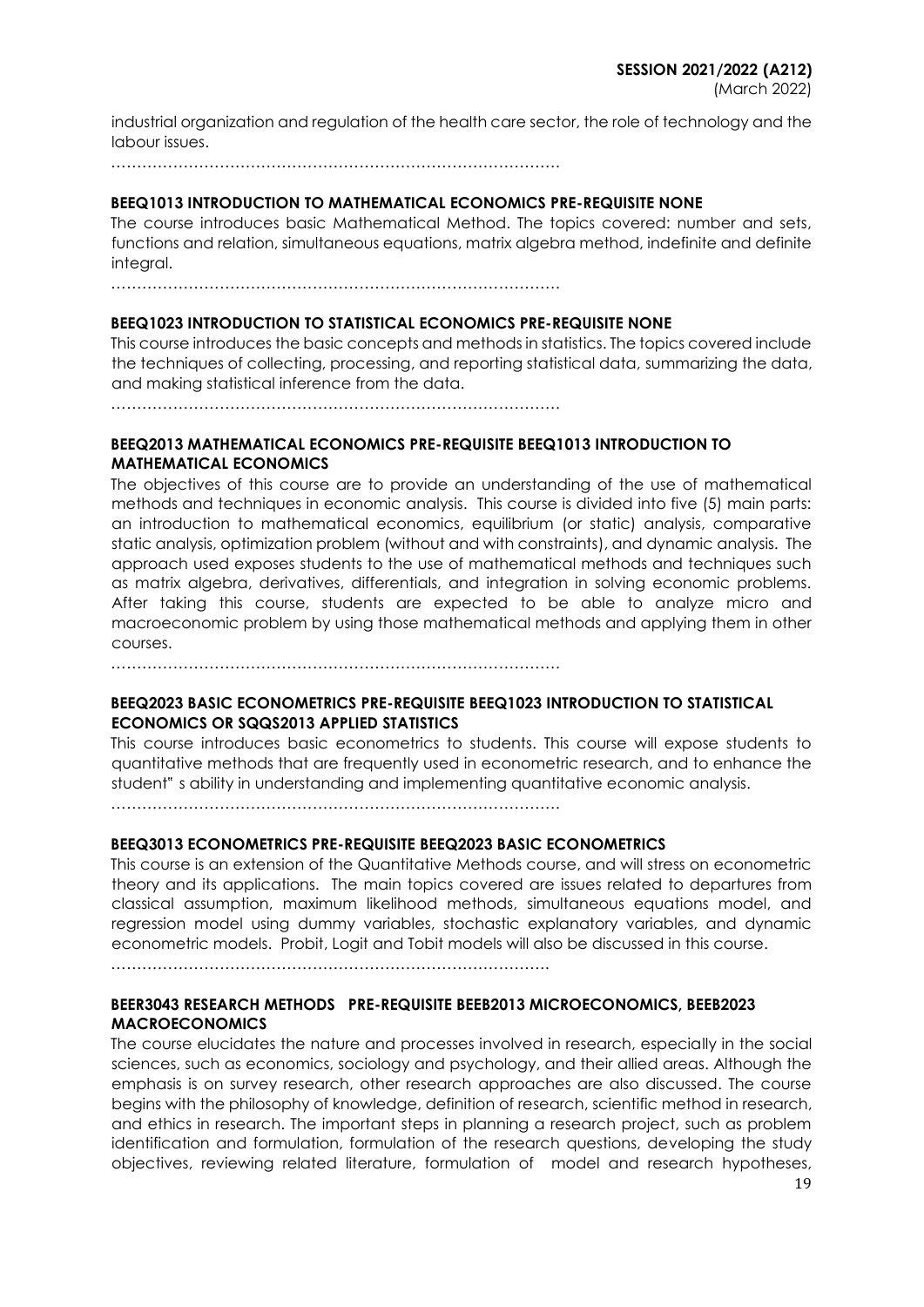gathering and analyzing the data and testing the hypotheses, and presenting the final report will be covered. The course also discusses, in detail, the preparation involved in writing a research proposal that is likely to be approved by relevant agencies or institutions.

……………………………………………………………………………

## **BEER3996 ACADEMIC RESEARCH PAPER PRE-REQUISITE BEER3043 RESEARCH METHODS**

Research activities leading to research paper or equivalent scholarly project; A supervised individual work that provides the opportunity to pursue topics in breadth and depth, and to apply the tools of economic analysis; Research on mutual topics, to students and faculty. This course is normally taken during the final semester of the program.

……………………………………………………………………………

# **BEES3033 HISTORY OF ECONOMIC THOUGHTS PRE-REQUISITE BEEB2013 MICROECONOMICS, BEEB2023 MACROECONOMICS**

This course discusses the history of economic thought and the people that have contributed to its development. For each important school of thought, five major questions will be answered: What was the historical background of the school? What were the major tenets of the school? Whom did the school benefit or seek to benefit? How was the school valid, useful, or correct in its time? And which tenets of the school became lasting contributions?

……………………………………………………………………………

# **BEES3053 CURRENT ECONOMIC ISSUES PRE-REQUISITE BEEB2013 MICROECONOMICS, BEEB2023 MACROECONOMICS**

This course discusses current issues in economics – primarily Economics of globalization and international corporate business. The main topics includes trade blocks – AFTA, EU, NAFTA, and Financial liberalization, technology transfers and multinationals in the context of IT, and the new economy. Other topics that will also be discuss are trend in economic growth, and sustainable corporate ventures.

……………………………………………………………………………

## **BEES3093 ISLAMIC ECONOMIC SYSTEM AND THOUGHTS PRE-REQUISITE BEEB2013 MICROECONOMICS, BEEB2033 MACROECONOMICS**

Islam is a complete way of life that covers all of the life aspects including the economy. Therefore this course provides preliminary understanding and basic knowledge of the principles of Islamic economic. This course discusses the main contributions of Islamic thinkers, the factors that influence their thought and the connection of the thought with the current economic issues. This course will also cover Islam as ad-deen; philosophy of Islamic Economic; the definition, scope and objective of Islamic economic; special aspects of Islamic economic and a comparative study between the Islamic and other economic systems.

……………………………………………………………………………

# **BEET2013 INTERNATIONAL ECONOMICS PRE-REQUISITE BEEB1013 PRINCIPLES OF ECONOMICS**

This course introduces a basic theory of international trade, which includes international trade and international finance. Graphical analysis is used to understand various basic theories of international economics. Application of theories is also provided through discussions of current issues in the international trade and monetary relations.

……………………………………………………………………………

# **BEET3013 INTERNATIONAL TRADE PRE-REQUISITE BEEB2013 MICROECONOMICS, BEEB2023 MACROECONOMICS**

This course covers in detail the basic trade theory which includes: The basic theory of international trade, Neo-classical trade theory, Demand and Supply, Offer Curve and the Terms of Trade; Factor Endowments and the Heckscher - Ohlin Theory, New Trade Theories